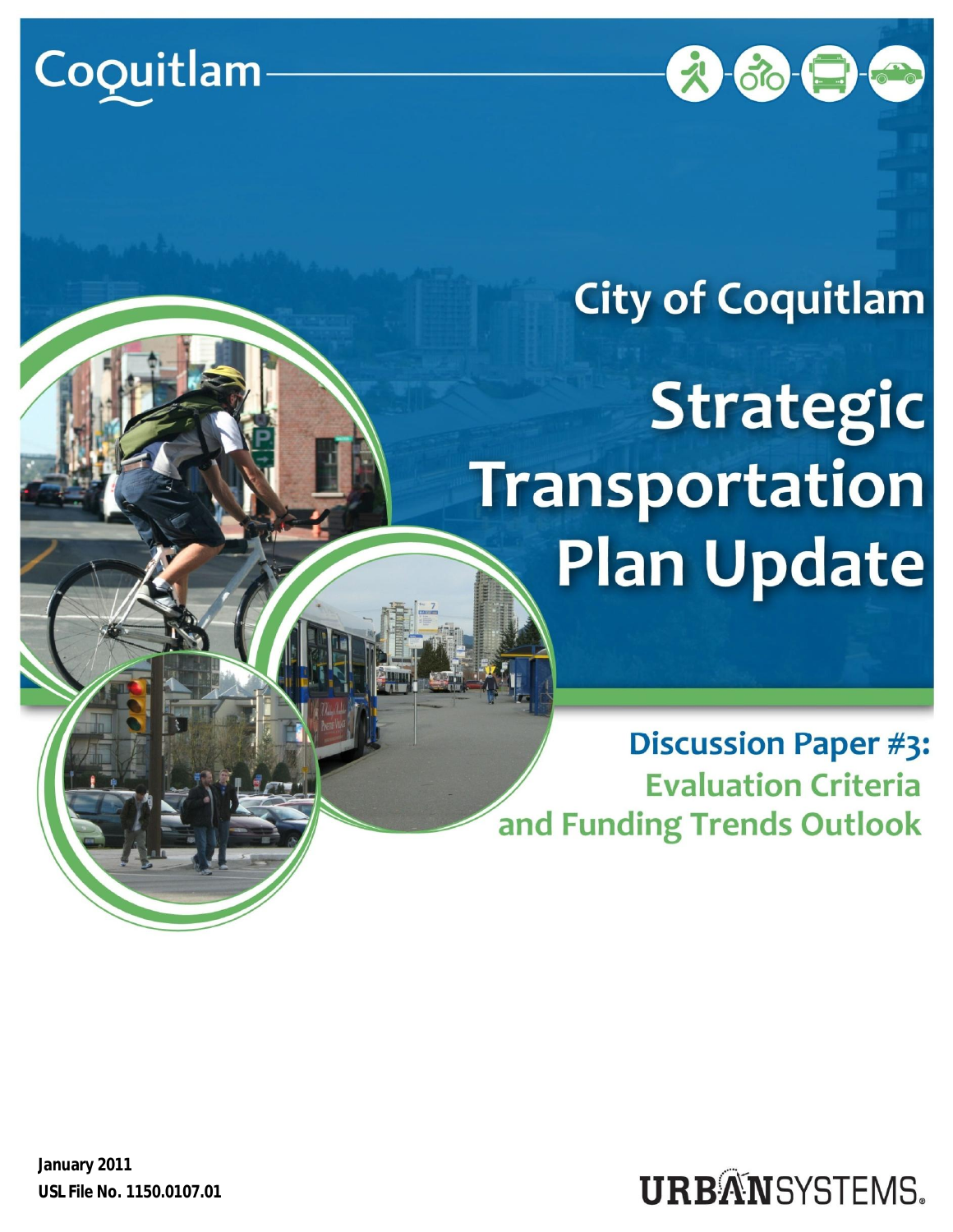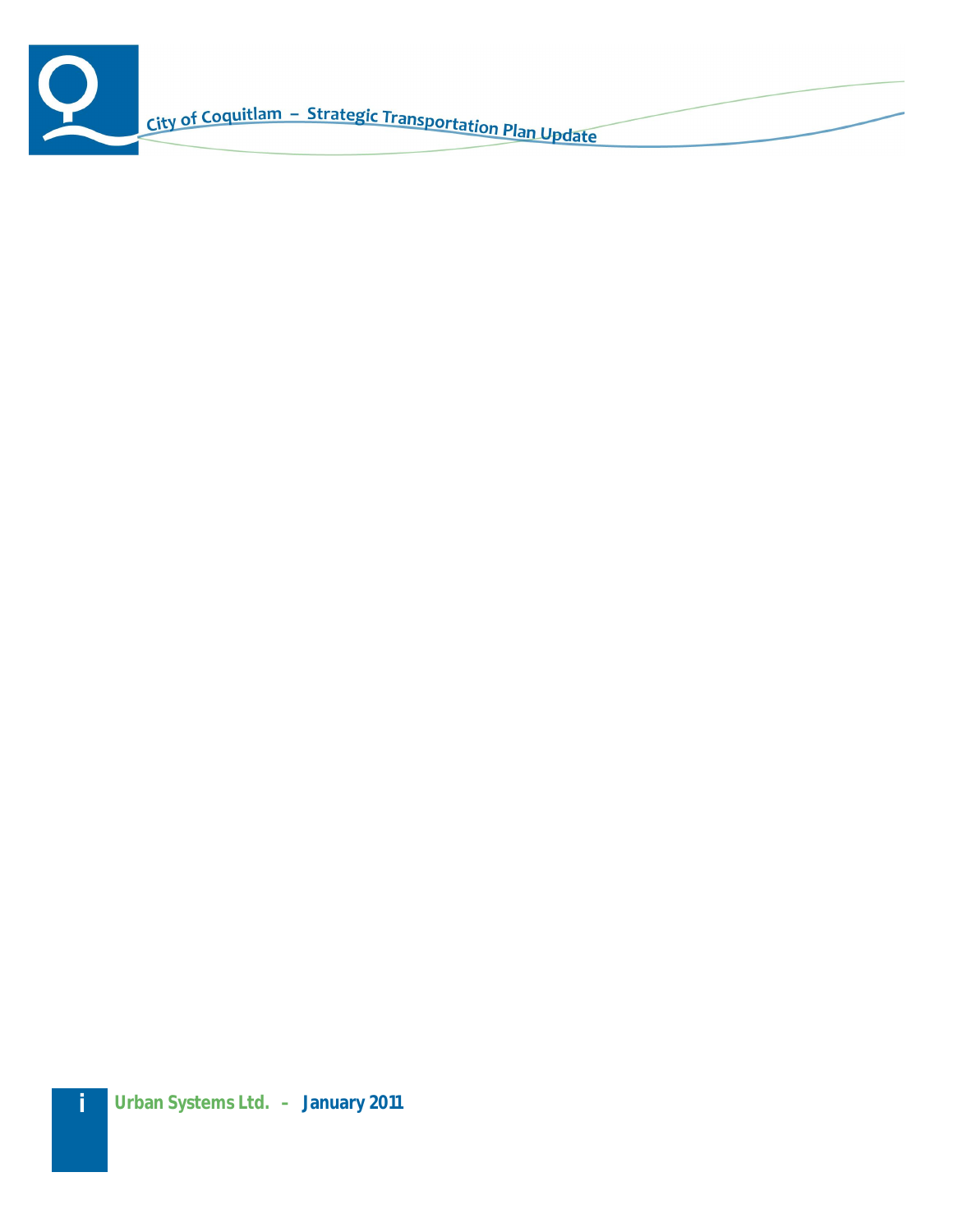## **TABLE OF CONTENTS**

## **APPENDICES**

Appendix A - Transportation Improvements Since Existing STP

2 66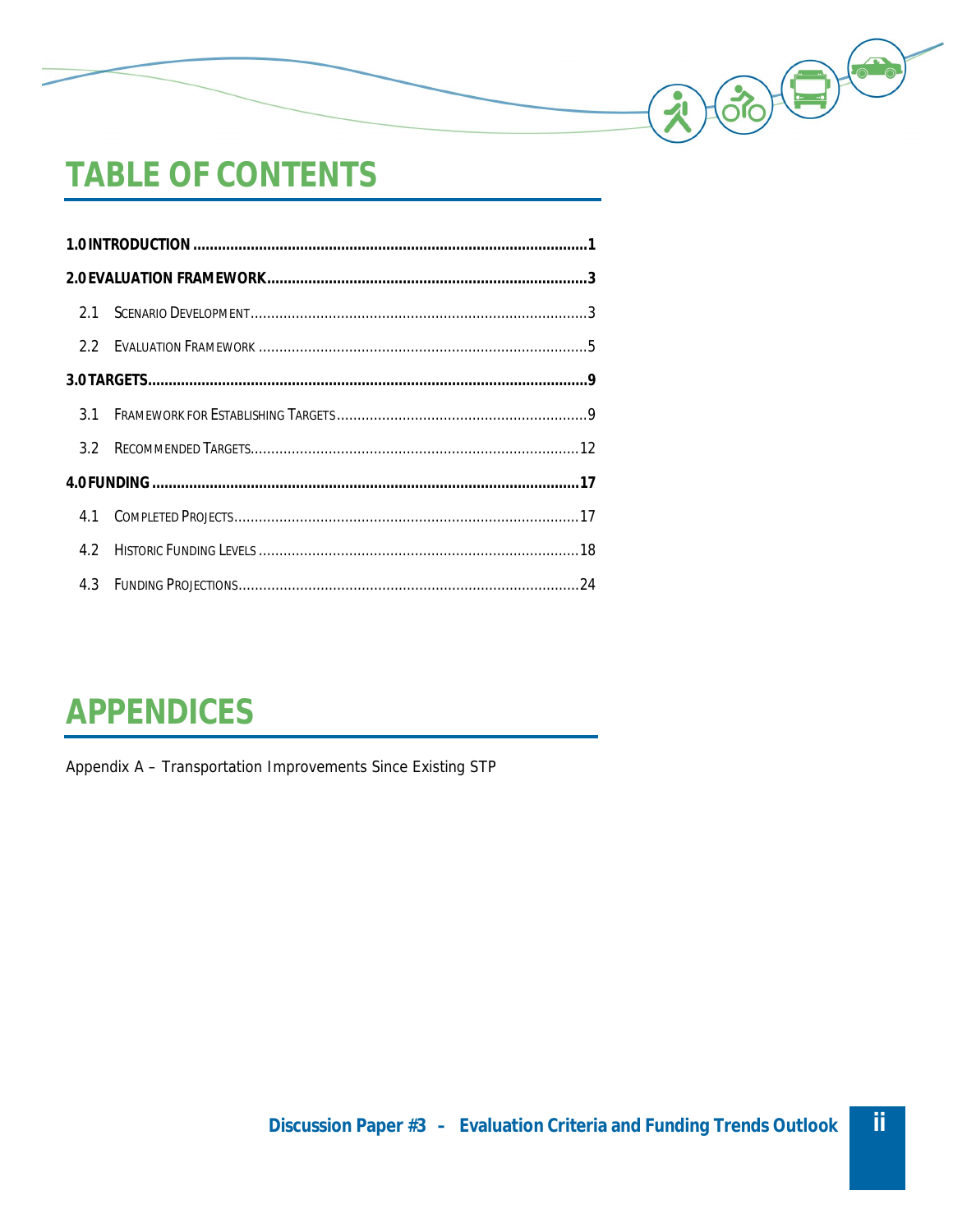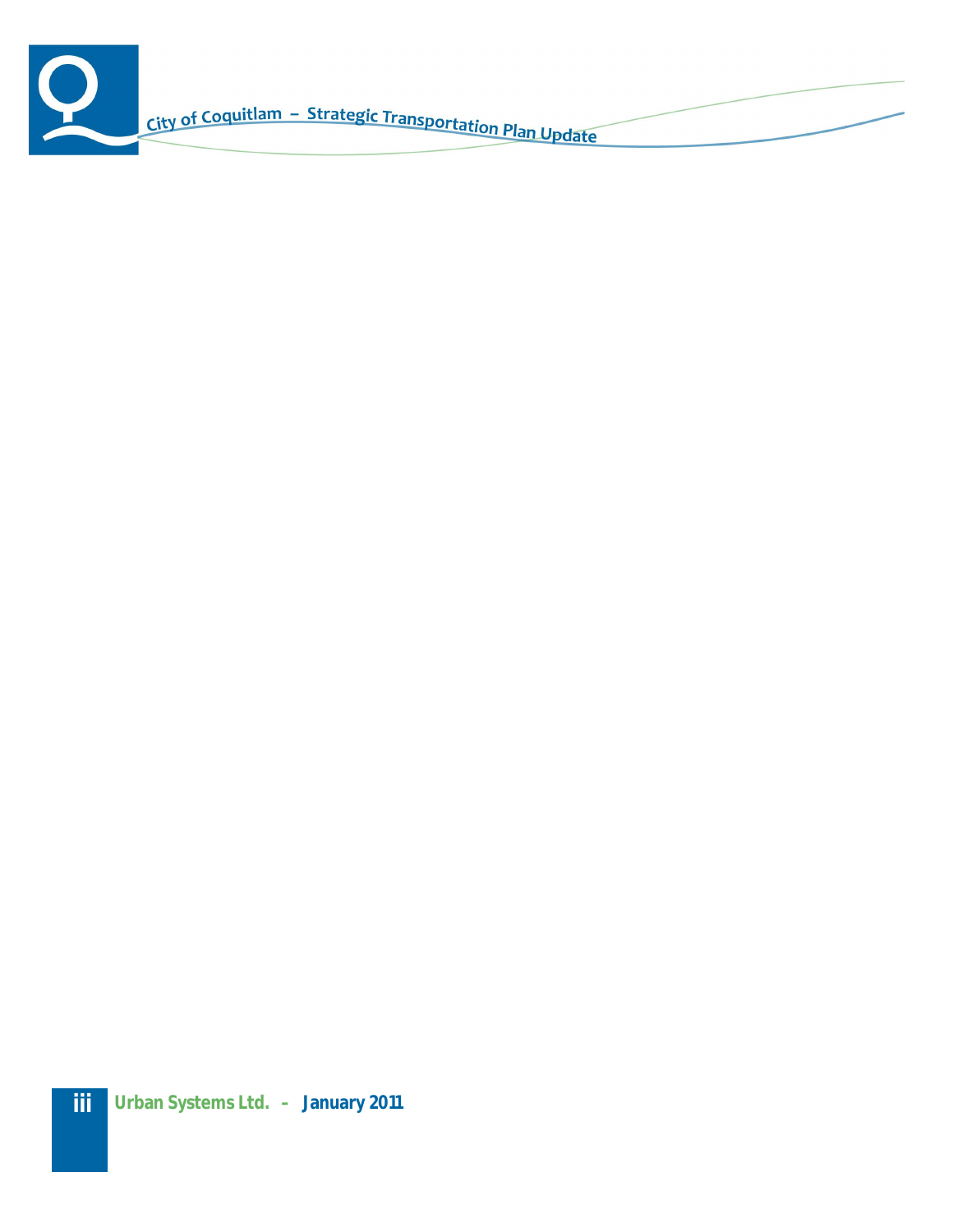### **1.0 INTRODUCTION**

The Strategic Transportation Plan (STP) Update is intended to help shape Coquitlam's transportation investments and programs over the next twenty years and beyond. This process is important to ensure that transportation investments work towards achieving the City's strategic vision and community goals, and make the best use of available resources. In order to provide the City with clear directions and priorities, the STP Update will provide the City with a clear vision of the multi-modal transportation system to serve the residents and businesses of the community for the next twenty years and beyond.

 $H_{\text{OD}}($ 

Two Discussion Papers have been prepared to date as part of the STP Update. The first Discussion Paper summarized existing travel patterns and transportation conditions throughout Coquitlam. The second Discussion Paper outlined a visioning direction for the STP Update, including a proposed Vision, Goals, and Objectives.

This phase of the STP Update involves the development and evaluation of a number of different transportation scenarios. This is the third Discussion Paper being developed as part of the STP Update. The purpose of this Discussion Paper is:

- 1) To develop a comprehensive evaluation framework to be used in the identification and screening of transportation scenarios in Discussion Paper #4.
- 2) To establish indicators and targets that are linked to the Vision, Goals, and Objectives identified in Discussion Paper #2.
- 3) To identify historic investment levels and develop preliminary funding trends for discussion purposes over the next thirty years.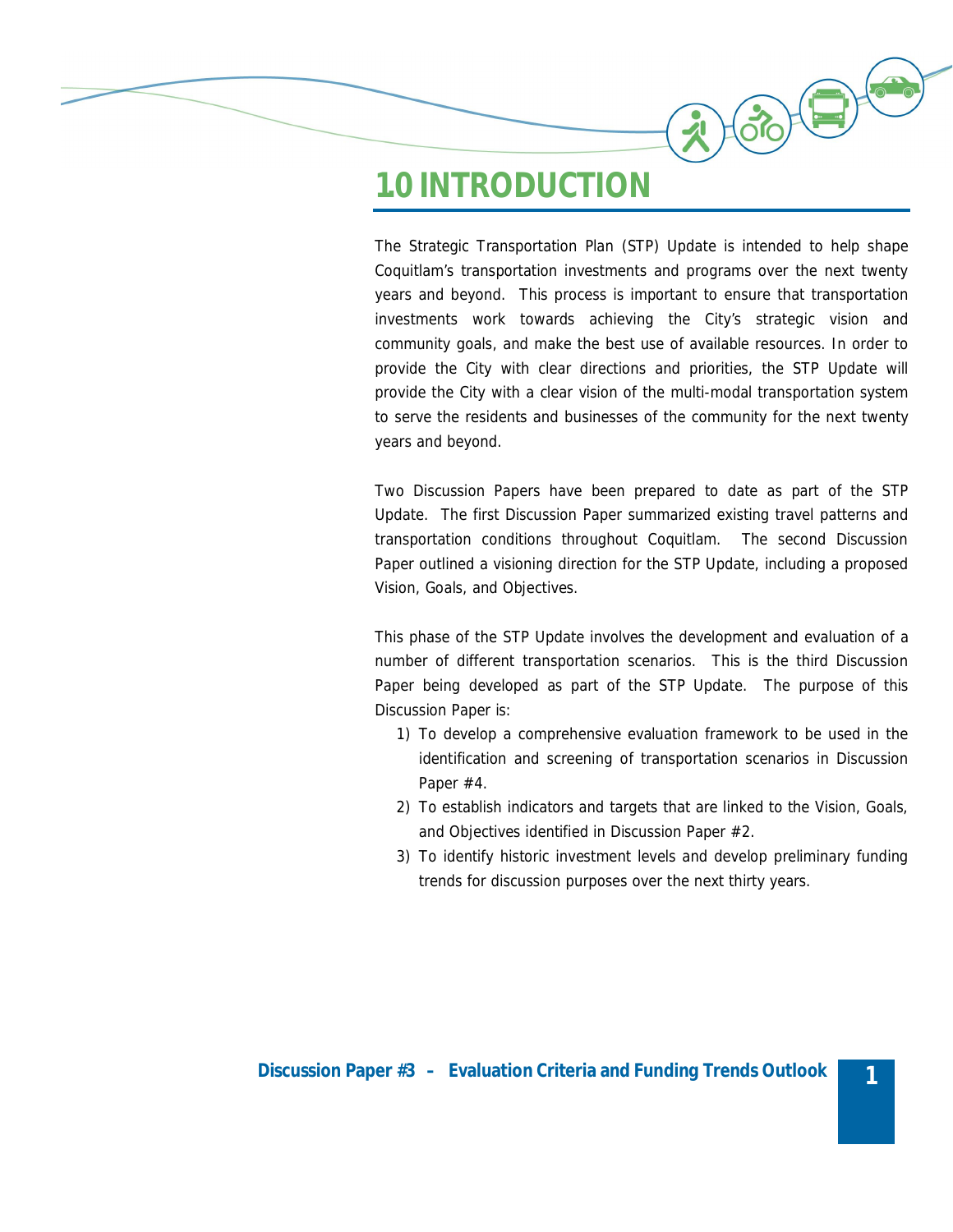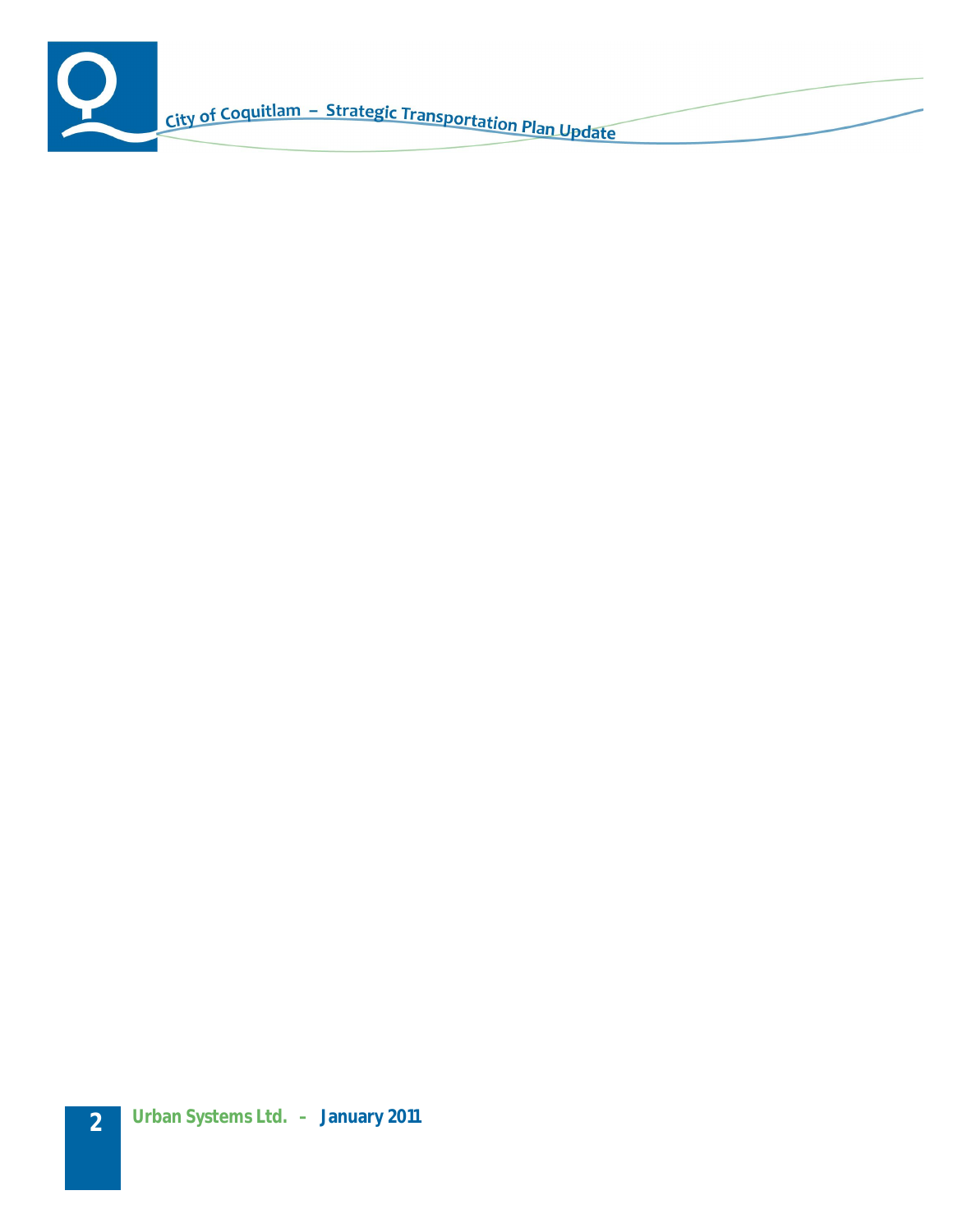### **2.0EVALUATION FRAMEWORK**

Phase 2 of the STP Update involves developing and evaluating a number of different transportation scenarios for each mode of transportation. This section describes the approach that will be used to develop transportation scenarios for preliminary discussion among agencies and public stakeholders, and then describes the framework that will be used to evaluate the range of potential solutions. Specific transportation improvements will be identified and developed in Discussion Paper #4 based on this framework before developing packages of improvements and scenarios.

36

#### **2.1 Scenario Development**

Discussion Paper #4 will identify a number of improvement strategies for all modes of transportation. For the development of these scenarios, Discussion Paper #3 and #4 will engage in a comprehensive process of 'possibility thinking' in order to shape scenarios. In this regard, these discussion papers examine possible futures to examine the range of responses and commitments required to see a significant shift towards a more sustainable transportation system and meet the Vision, Goals and Objectives for the STP Update. In order to assist in the ultimate development of scenarios, it is necessary to understand and build awareness of the degree of change that is expected through to the plausible significant steps that the City may wish to take over the long-term.

The traditional method of looking at different investment levels in transportation plans focused on investments in individual modes. In fact, the previous STP was focused on individual modal plans with investment for each mode. The result was that higher levels of attention was given to and placed on major street improvements. The STP Update will build from that foundation to establish a more holistic way of not only looking at individual areas of investment in walking, cycling, transit, and streets, but will also look at how they may be combined to achieve the overall goals and objectives of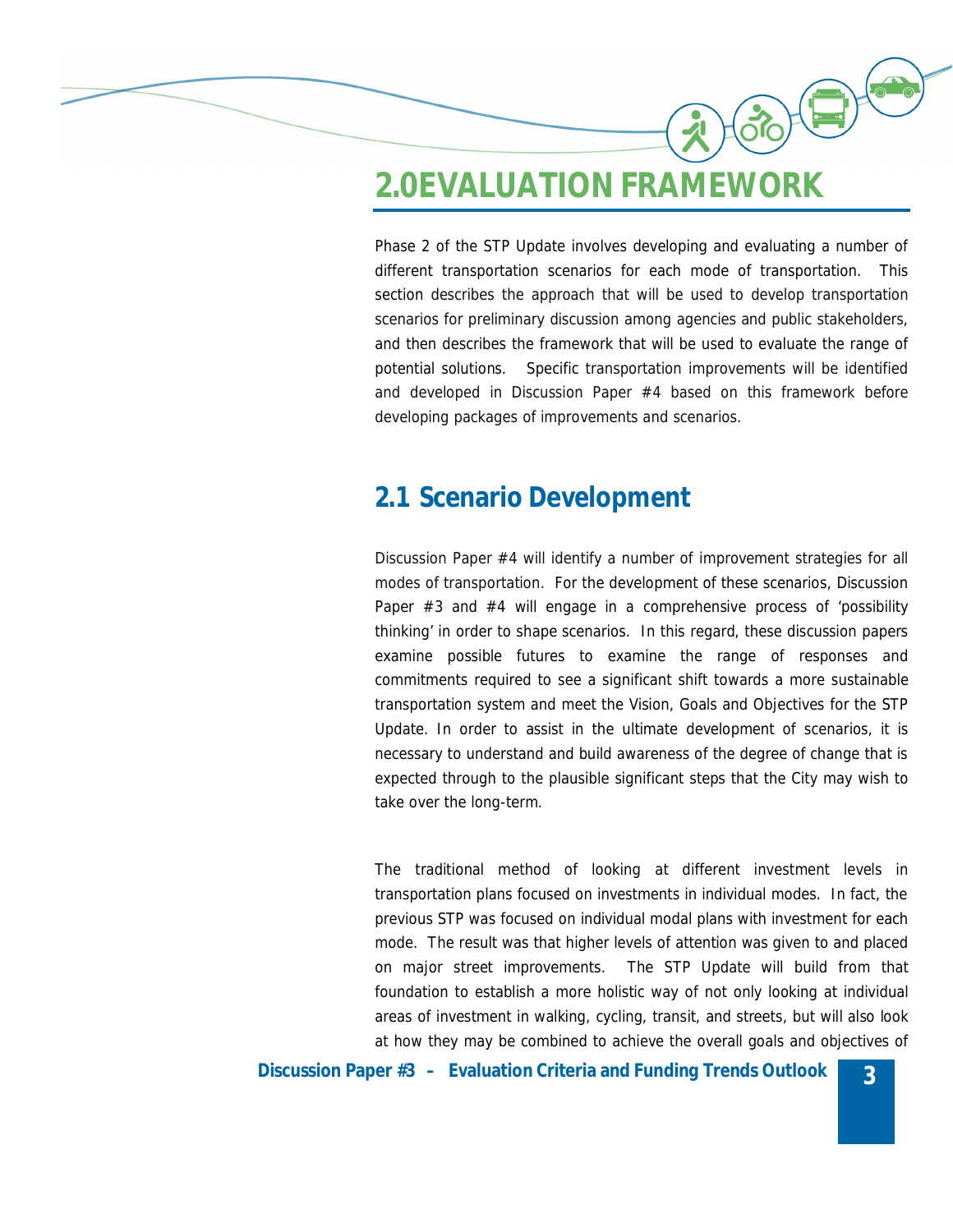

the Transportation Plan as developed in Discussion Paper #2. In that regard, the potential range of investments may be viewed as part of either a True, Stretch or Bold scenario. These three scenarios can be differentiated from each other in two ways: 1) overall investment levels in transportation, and/or 2) the focus of transportation investments. Each of these scenarios are described below:

- **•** True directions involve changes to the transportation system that are expected over the next 20-30 years, based on previous investment levels and which generally follow a "business as usual" approach. This involves staying the course with investment levels that are generally consistent with the City's planned growth in revenue over that time period (for example, increasing investment levels at a 2% annual rate consistent with the City's rate of population growth). A true scenario could ensure a basic network of cycling facilities across the City, pedestrian improvements along most major streets, and enhanced transit facilities at major transit facilities.
- Stretch directions for the transportation system may include directions that address more than basic needs, but are necessary to make a difference in terms of increasing sustainable modes of transportation and reducing greenhouse gas emissions. This would involve continuing to make significant investments in transportation systems consistent with the City's planned growth in revenue over that time period, but with moderately higher investment levels above the rate of population growth, and which are focused on walking, cycling, and transit supportive facilities as well as programs that will encourage sustainable modes of transportation.
- **•** Bold directions are those transportation system improvements are focused on investing significantly more resources towards the transportation system, with a focus on sustainable modes of transportation. This scenario would involve significant increases in investment levels, including significant contributions from other funding sources for major projects. The results of a bold scenario would be a complete, multi-modal street network that includes a dense network of bicycle facilities, accessible and connected pedestrian systems with attractive facilities in key pedestrian areas and to transit stop and stations, attractive pedestrian amenities at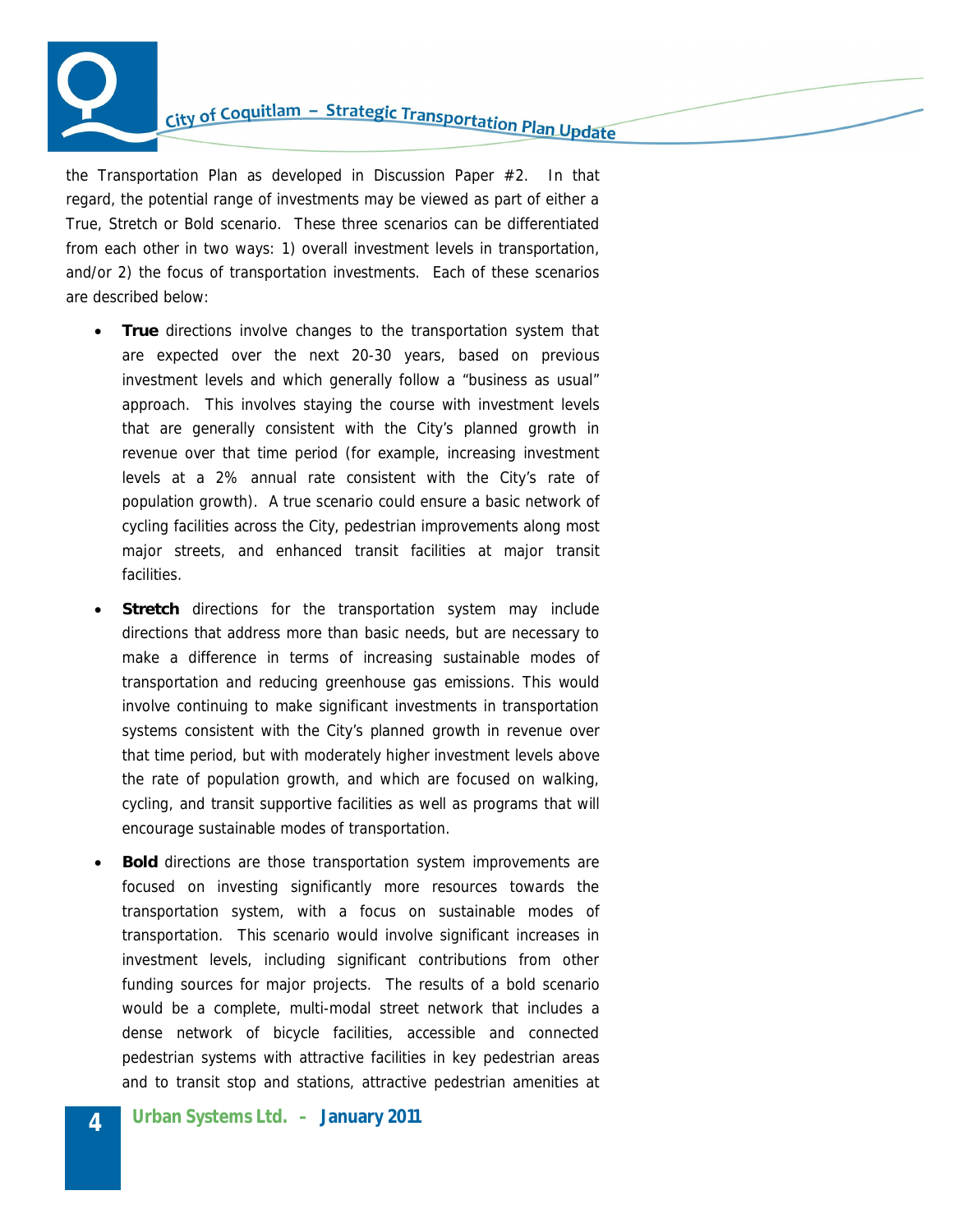most transit stops in conjunction with significantly greater levels of service, as well as TDM programs that help bring together private and public sector interests to support a commitment to reducing single occupant vehicle travel and working towards a more sustainable transportation system. Investments in the transportation system in this regard may be focused on sustainable modes at the expense of adding capacity for general purpose traffic.

In this regard, the STP Update will consider the varying levels of network development for each mode as an integrated system. The evaluation criteria described below would apply to the combined multi-modal plans, with particular attention on major investments, as well as the combined package for a true, stretch and bold scenario.

#### **2.2 Evaluation Framework**

An evaluation framework is a standard measurement platform for assessing the merits of different project options. An evaluation framework can be used to assess projects, evaluate the relative impact of a project (relative to a base case scenario), and provide a comprehensive and holistic approach to infrastructure planning for multi-modal investments as previously described. The STP Update provides an opportunity to assess multi-modal transportation options using a common evaluation framework. To do so, a multi-modal evaluation framework is recommended for assessing options and scenarios. This framework consists of a multi-criteria decision matrix tool designed to:

- Provide a balanced view to decision-makers and help understand the trade-offs that are required in any decision;
- Assess investments in key modes;
- Evaluate major improvements and compare options where suitable;
- Understand connections with and contribution to key transportation goals and objectives; and
- Facilitate comparison with other program needs.



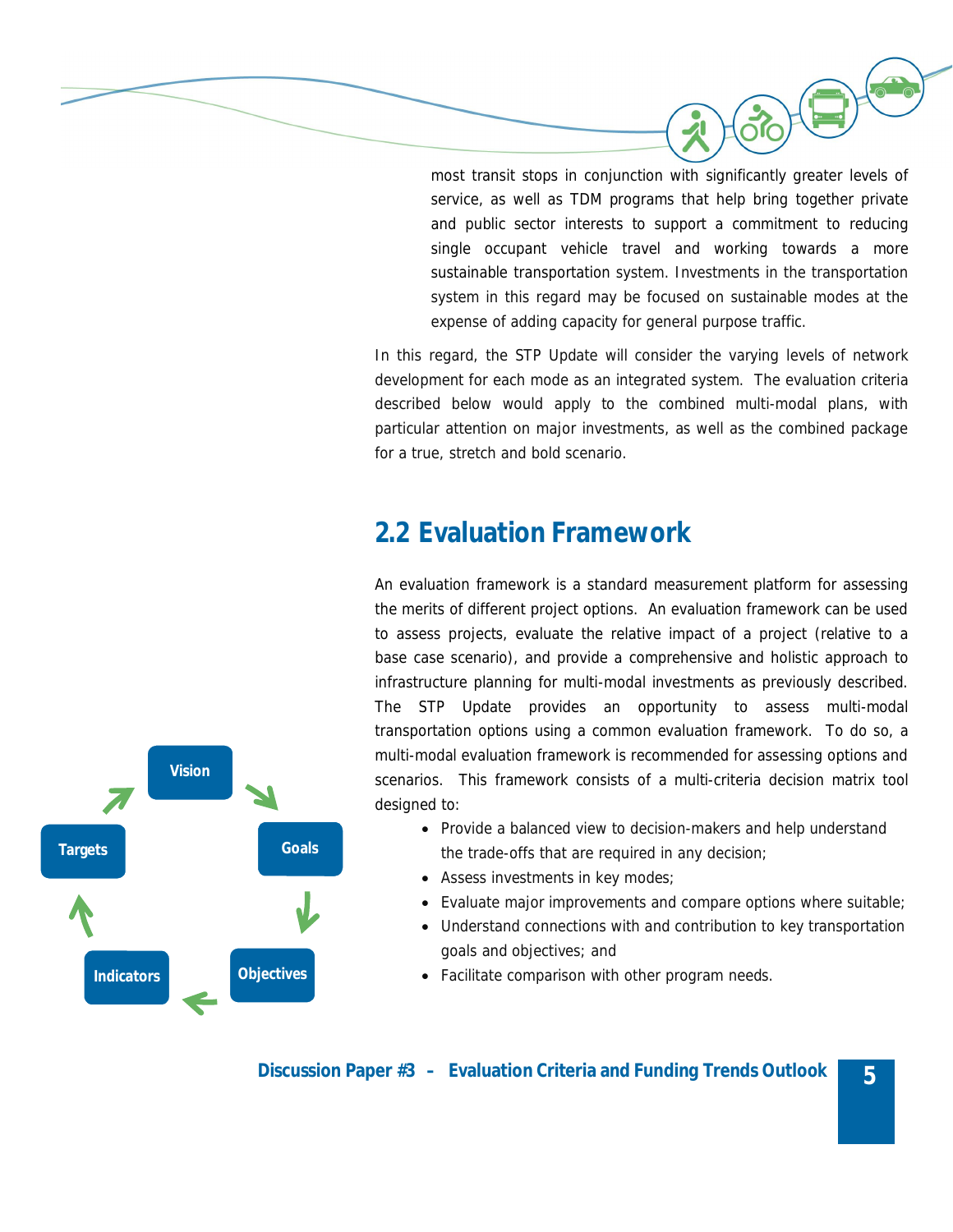

The evaluation framework will have two main applications:

- **1. Major Projects.** The evaluation can be used to compare improvement options for major projects. The framework can be used to compare project options relatively to each other and a base case scenario.
- **2. Transportation Scenarios.** The evaluation can be used to compare the overall transportation scenarios for sustainable modes.

The framework includes indicators that are linked to the goals developed in Discussion Paper #2. Each indicator will include one or more measures. These measures will be assessed both qualitatively and quantitatively, and each measure will be assessed on a relative scale ranging from low, moderate, to high. The evaluation framework is goals oriented and is designed to deliver a balanced transportation system that achieves the City's vision and broad community goals. Descriptions of potential indicators and measures are summarized in **Table 1**.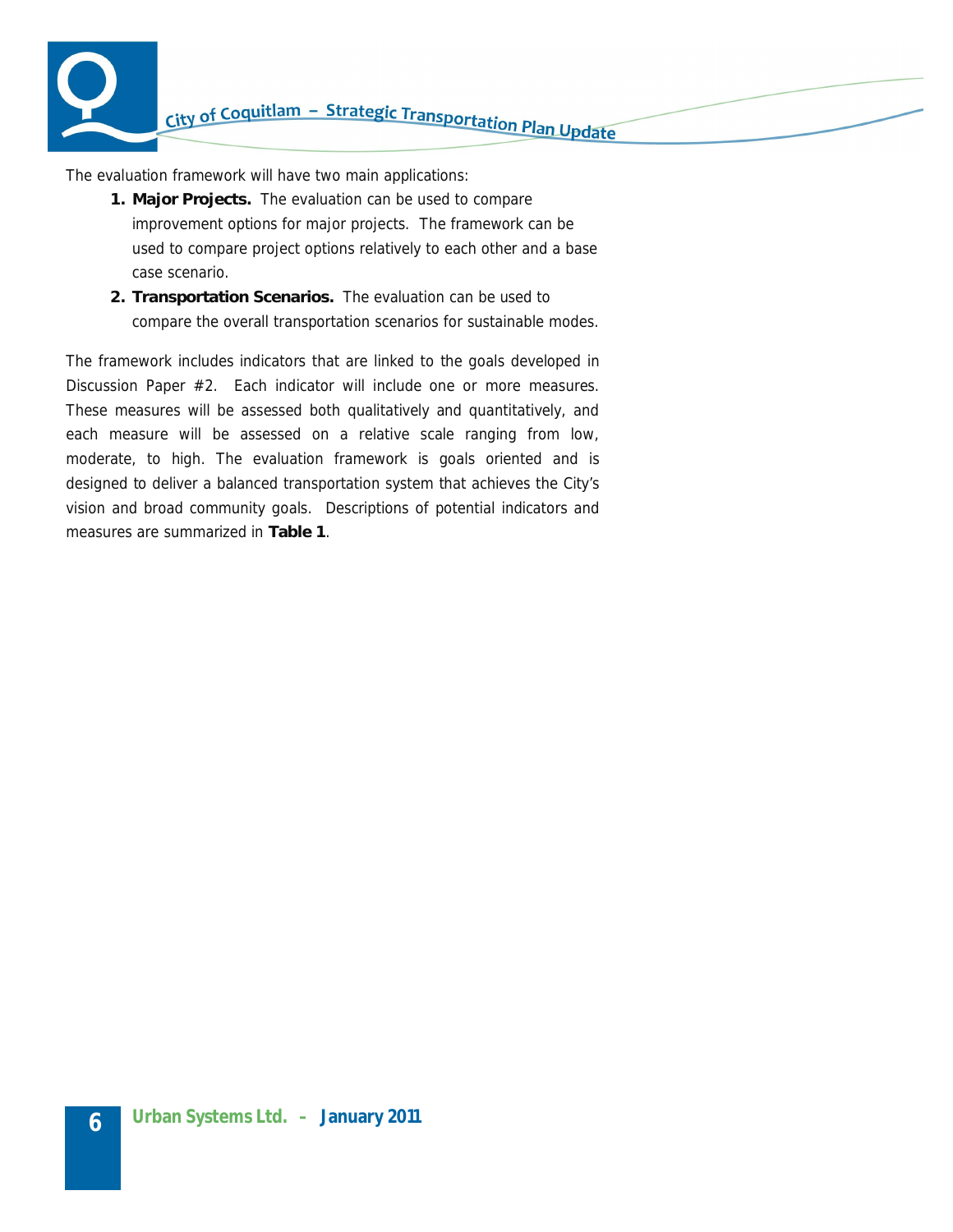

#### **Table 1 –Evaluation Framework for Transportation Scenarios and Major Investments**

| <b>STP Goal</b>                                                                                          | Indicators                                   | <b>Measures</b>                                                                                                                                                   | Assessment   |
|----------------------------------------------------------------------------------------------------------|----------------------------------------------|-------------------------------------------------------------------------------------------------------------------------------------------------------------------|--------------|
| Goal $#1$ :<br>Build high quality multi-modal<br>facilities within and between                           | Network Coverage                             | Percent of City within 400 metres of bicycle<br>facility                                                                                                          | Quantitative |
| neighbourhoods                                                                                           |                                              | Percent of streets with sidewalks within 400<br>metres of identified pedestrian generators <sup>1</sup>                                                           | Quantitative |
|                                                                                                          |                                              | Average residential and employment<br>densities within 400 metres of frequent<br>transit corridors or within 800 metres of<br>rapid transit stations <sup>2</sup> | Quantitative |
| Goal $#2$ :<br>Develop transportation<br>infrastructure and services to<br>support a healthy environment | <b>GHG Emissions</b>                         | Percent change in GHG emissions reductions<br>compared to baseline                                                                                                | Quantitative |
|                                                                                                          | Vehicle Kilometres<br>Travelled (VKT)        | Percent change in VKT compared to future<br>base                                                                                                                  | Quantitative |
| Goal $#3$ :<br>Maintain and improve the quality of<br>streets as a place for people.                     | Quality of neighbourhood<br>streets          | Relative contribution to improving safety of<br>neighbourhood streets                                                                                             | Qualitative  |
|                                                                                                          | Quality of key urban<br>centres <sup>3</sup> | Relative contribution to making key urban<br>centres more pedestrian, bicycle and transit<br>friendly                                                             | Qualitative  |
|                                                                                                          | Accessibility                                | Relative contribution toward enhancing<br>access for people with physical and cognitive<br>disabilities as well as the general public                             | Qualitative  |
| Goal $#4$ :<br>Move people and goods efficiently                                                         | <b>Travel Time Savings</b>                   | Person travel time reduction relative to base<br>case condition                                                                                                   | Quantitative |
|                                                                                                          | <b>People Moving Capacity</b>                | Changes in delays at key intersections and<br>along the major street network as measured<br>in terms of people and vehicles                                       | Quantitative |
| Goal $#5$ :<br>Prioritize walking, cycling, transit,<br>and other sustainable modes of                   | <b>Transportation Choices</b>                | Mode shift to walking, cycling and transit                                                                                                                        | Quantitative |
| transportation                                                                                           |                                              | Attractiveness of sustainable modes of<br>transportation                                                                                                          | Qualitative  |
|                                                                                                          | Safety                                       | Relative contribution towards improving<br>safety for all street users                                                                                            | Qualitative  |
| Goal $#6$ :<br>Manage the transportation system<br>efficiently as the community<br>evolves               | Financial                                    | Class D cost estimates                                                                                                                                            | Quantitative |

<sup>&</sup>lt;sup>1</sup> Pedestrian generators include the City Centre, Neighbourhood Centres, rapid transit stations, post-secondary schools, community centres, cultural facilities, ice rinks, pools, schools, and parks.

<sup>&</sup>lt;sup>2</sup> Routes with 15 min or better service throughout the day and into the evening, 7 days per week<br><sup>3</sup> Regional City Centres or Neighbourhood Centres as defined in the Official Community Plan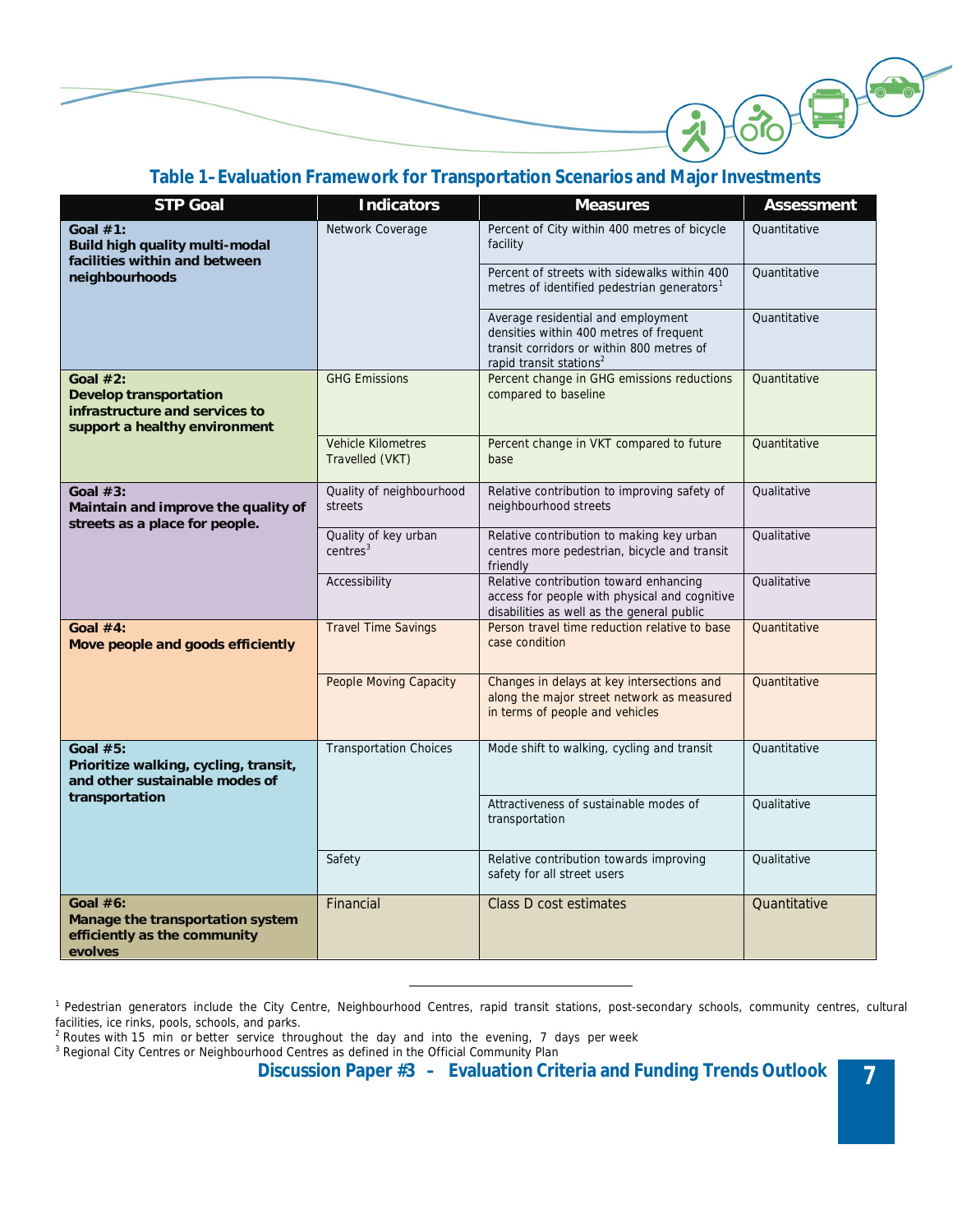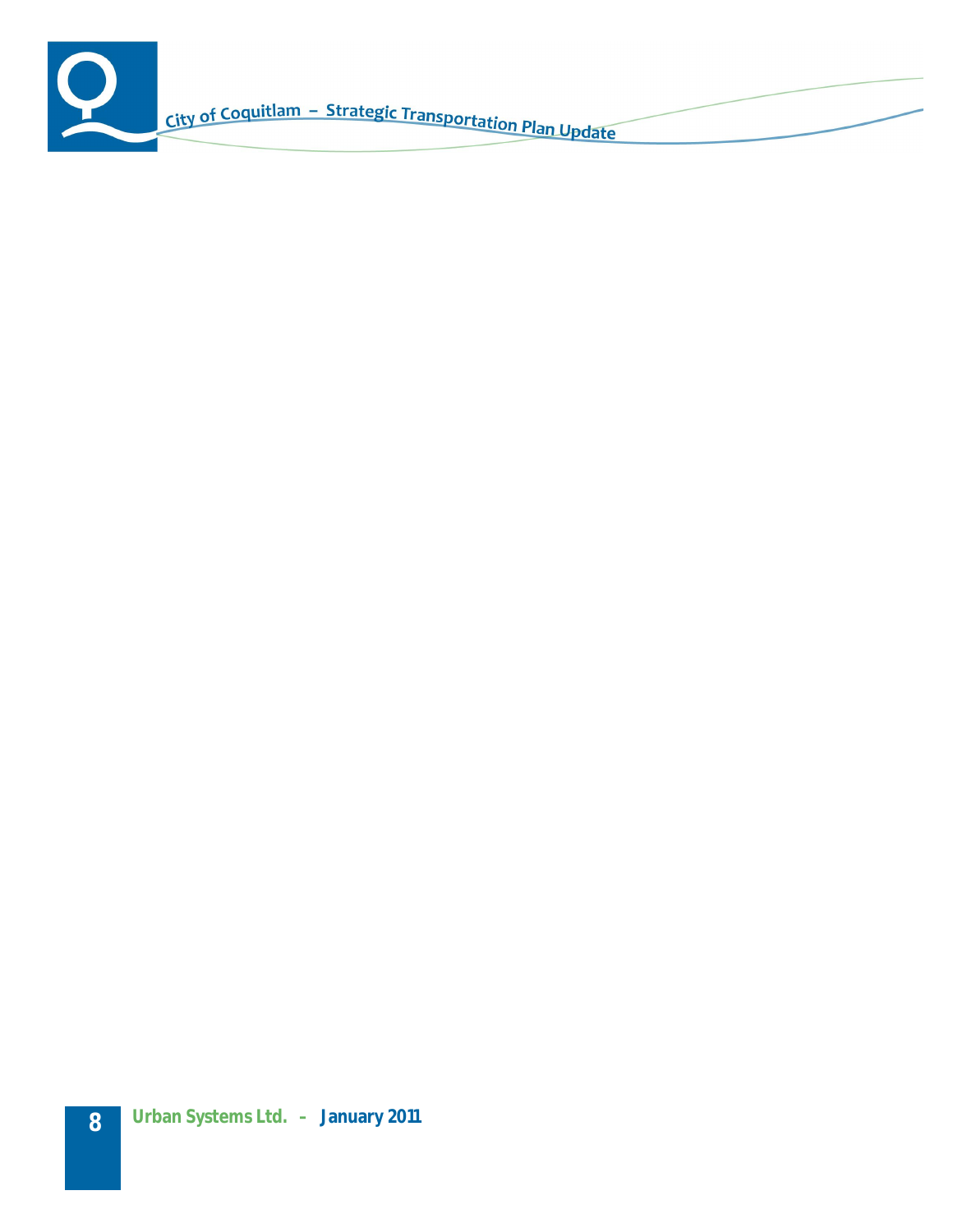### **3.0TARGETS**

As noted in Section 2, targets are a critical component of a transportation plan, as they are an effective way to measure progress towards achieving the goals of the Plan. Targets will help to ensure that the STP is implemented as intended, and to determine whether the plan is achieving its goals. To be effective, targets should be:

利命号

- Meaningful. Targets can be used to point to success in achieving the goals and objectives of the STP and the broader vision of the STP.
- Measurable. Targets must be based on criteria that are readily measurable and for which data or information can be readily obtained.
- Manageable. Targets should be based on measures that take into account the resource limitations of the City and be limited to measures where information is accessible or data is simple to collect. To be manageable, targets should also be limited to areas or policies over which the City has significant influence or control.

One of the most common targets for transportation plans is mode share, or the percentage of trips made by each mode of transportation. It implies much more than simply how people are choosing to travel. Among other things, changes in mode share can be an indicator of how attractive the City will be for walking, cycling and using transit; how integrated the City's transportation system is with land use patterns; and how well the transportation system is helping to achieve the City's vision to be a community of neighbourhoods within a vibrant urban city were people of all ages, abilities and cultures choose to live, learn, work, and play. It is also an indication of how investments in sustainable modes can shift the amount of driving that people do to support healthier and more vibrant communities.

#### **3.1 Framework for Establishing Targets**

**Discussion Paper #3** – Evaluation Criteria and Funding Trends Outlook **9** The framework for establishing mode share targets involves working backwards from the targets that were developed as part of the City of Coquitlam's Community Greenhouse Gas Reduction Strategy process. This process supported the City in identifying community-wide GHG reduction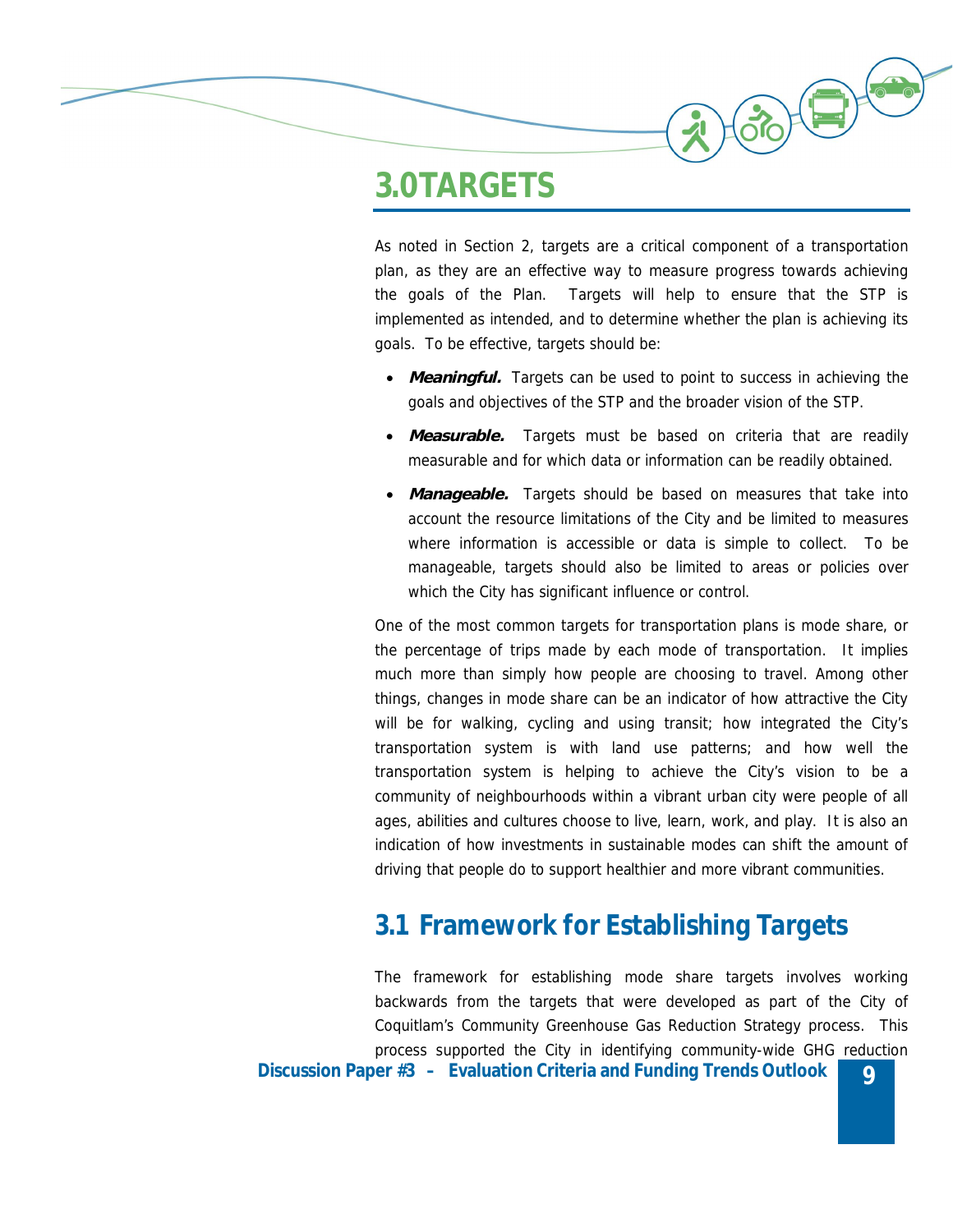## City of Coquitlam - Strategic Transportation Plan Update

targets, policies and actions for the Official Community to meet Bill 27 requirements. Targets for GHG emissions were adopted by Council and incorporated in the OCP in May 2010. The Greenhouse Gas Reduction Strategy process identifies a number of strategies to help reduce GHG emissions, and estimates that by following the strategies under a "Preferred Path" scenario, the City may be positioned to reduce community-wide GHG emissions by approximately 14% below 2007 levels in 2031, and per capita GHG emissions by over 50% below 2007 levels by 2031. It should be noted, though, that achieving these targets will require cooperation with senior levels of government and will depend on several factors, including growth rates and the implementation rate of local and senior government initiatives.

Work to date on the Community Greenhouse Gas Reduction Strategy includes a comparison of GHG emissions between a "Business as Usual" scenario and the "Preferred Path" Scenario in 2021, 2031 and 2051. The scenarios identify the amount of GHG emissions that are forecast to be reduced as compared to the "Business as Usual" scenario through a number of local government and senior government "policy wedges". The scenarios include a number of policy wedges directly or indirectly related to transportation, including for example, improved tailpipe standards for private vehicles and transit vehicles, improved transit services, improved pedestrian and bicycle facilities, and more efficient land use planning that promotes higher densities and mixtures of land uses.

As shown in **Figure 1** below, the majority of the reductions forecast by 2031 as compared with a "Business as Usual" approach are due to a number of senior government policy wedges, which account for approximately 66% of all reductions in GHG emissions. A further 22% of the reductions are projected to occur as a result of a number of local government policy wedges, with land use planning being the most significant contributor. Approximately 12.5% of the GHG emission reductions are projected as a result of further transportation improvements that are complementary to many of the other senior and local government policy wedges. It should be emphasized, though, that each of these policy areas are highly interdependent. For example, the "growing smarter" policy wedge is strongly interrelated with transit and active transportation policy wedges when it comes to effectiveness in reducing GHG emissions. The projected 12.5% reduction in the overall GHG emissions total is based on the senior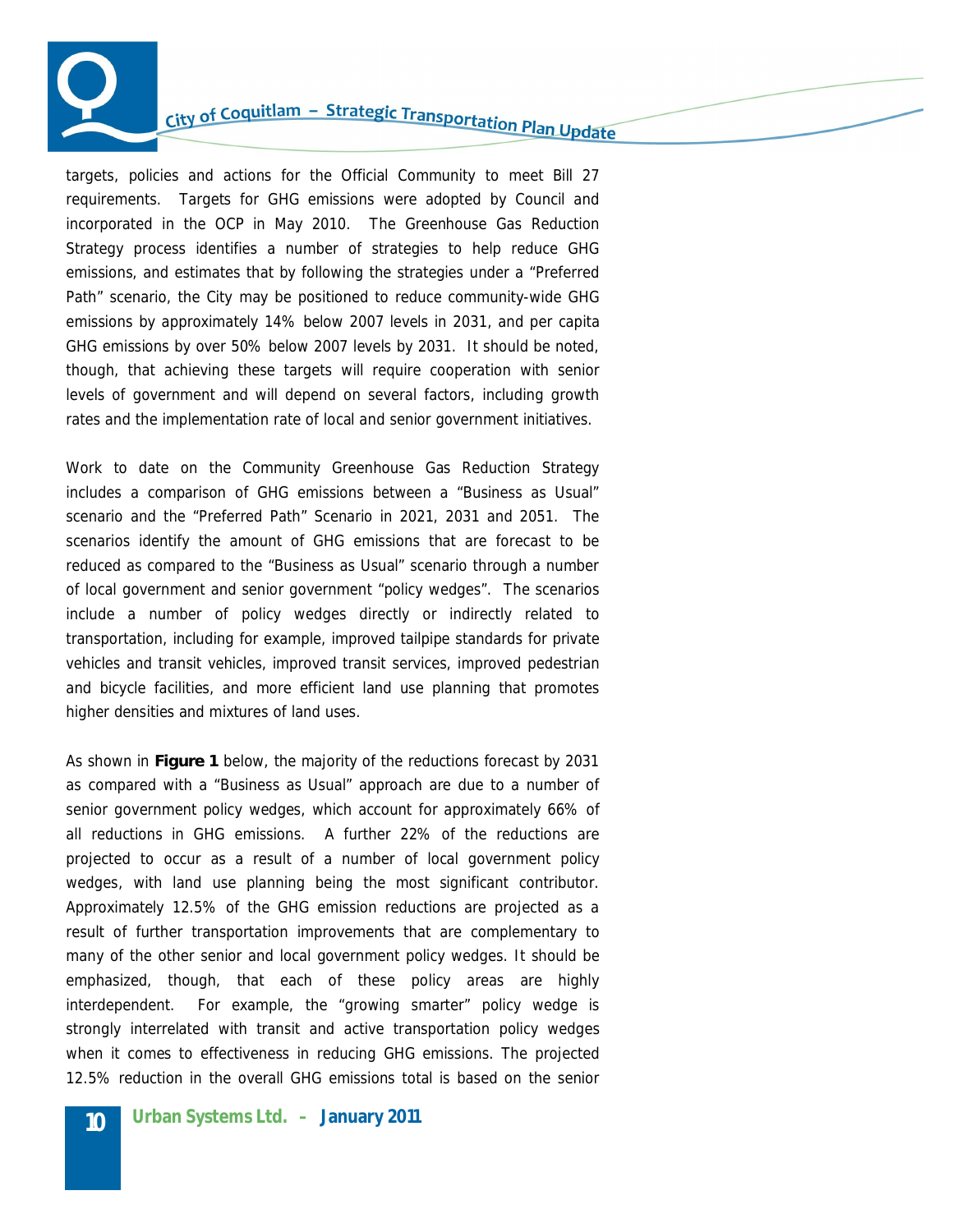and local government policies and actions identified through the Community Greenhouse Gas Reduction Strategy Process which will be examined further in the development of the STP: headway and service day improvements for transit; conventional bus additions; provision of mass transit (BRT, ALRT); tailpipe standards for transit vehicles; pedestrian improvements; cycling improvements; and transit speed improvements.

Targets directly related to transportation for the STP Update may be built on the understanding that transportation improvements are projected to directly reduce GHG emissions by 12.5% (although those transportation policy wedges under direct local government control are only projected to reduce emissions by approximately 5%). To achieve the 12.5% reduction in GHG emissions, a number of transit, cycling and pedestrian improvements are envisioned to reduce overall vehicle kilometres travelled (VKT).



#### **Figure 1 – Annual Emissions Reductions Below Business As Usual Forecast (2031)**

**Annual Emissions Reductions Below Business as Usual Forecast (Tonnes CO2e)**

Source: Coquitlam Community Greenhouse Gas Reduction Strategy – Preferred Path White Paper. Draft May 2010.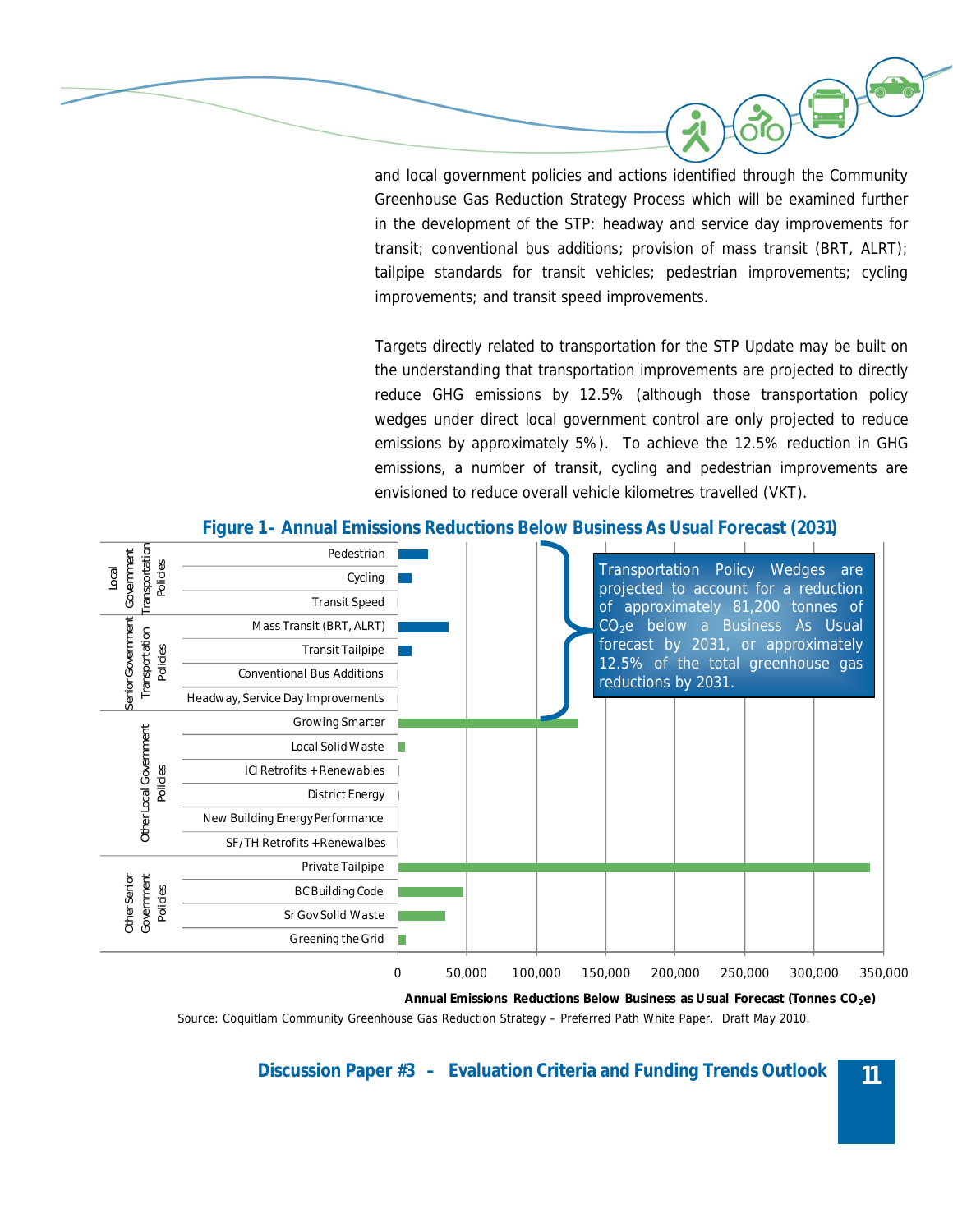Although detailed targets for the amount of change required to reduce VKT will not be available until the corresponding Coquitlam Sub-Area Transportation Model is completed, it is possible to estimate the magnitude of change required by examining the number of daily trips currently made by each mode of transportation. According to the 2008 Metro Vancouver Regional Trip Survey, 77% of all trips originating in Coquitlam are made by automobile, with 23% of trips made by transit, walking, cycling, or other modes.

To project the change required by 2031, a future baseline scenario was developed which assumed no change in mode shares from the 2008 Trip Diary Survey, however the total number of trips increases at the rate of population growth. The Coquitlam Sub-Area Transportation Model assumed a 2008 population of 122,870 residents in Coquitlam and a 2031 population of 214,320 residents, representing an increase of approximately 74% over that period. The Trip Diary Survey indicated that approximately 305,000 trips originating in Coquitlam were made per day. The future scenario increased the number of trips by 74% consistent with population growth rate over this period, which would result in approximately 465,000 daily trips originating in Coquitlam.

It should be noted that the above assumptions have been developed as interim measures until the Coquitlam Sub-Area Transportation Model is developed. Once the model is developed, the assumptions will be refined based on the reduction in overall vehicle kilometres travelled (VKT) instead of vehicle trips, as VKT was the measure used to develop the GHG emission reduction targets in the City's Greenhouse Gas Reduction Strategy.

#### **3.2 Recommended Targets**

Based on the information currently available, a mode share target was established by decreasing the number of automobile trips by 12.5% from the 2031 (baseline) scenario to correspond with the GHG reductions associated with a corresponding increase in transit, walking,

**Urban Systems Ltd. – January 2011 12**

**Recommended Target:** Approximately 30% of all trips made by Coquitlam residents will be by walking, cycling, or transit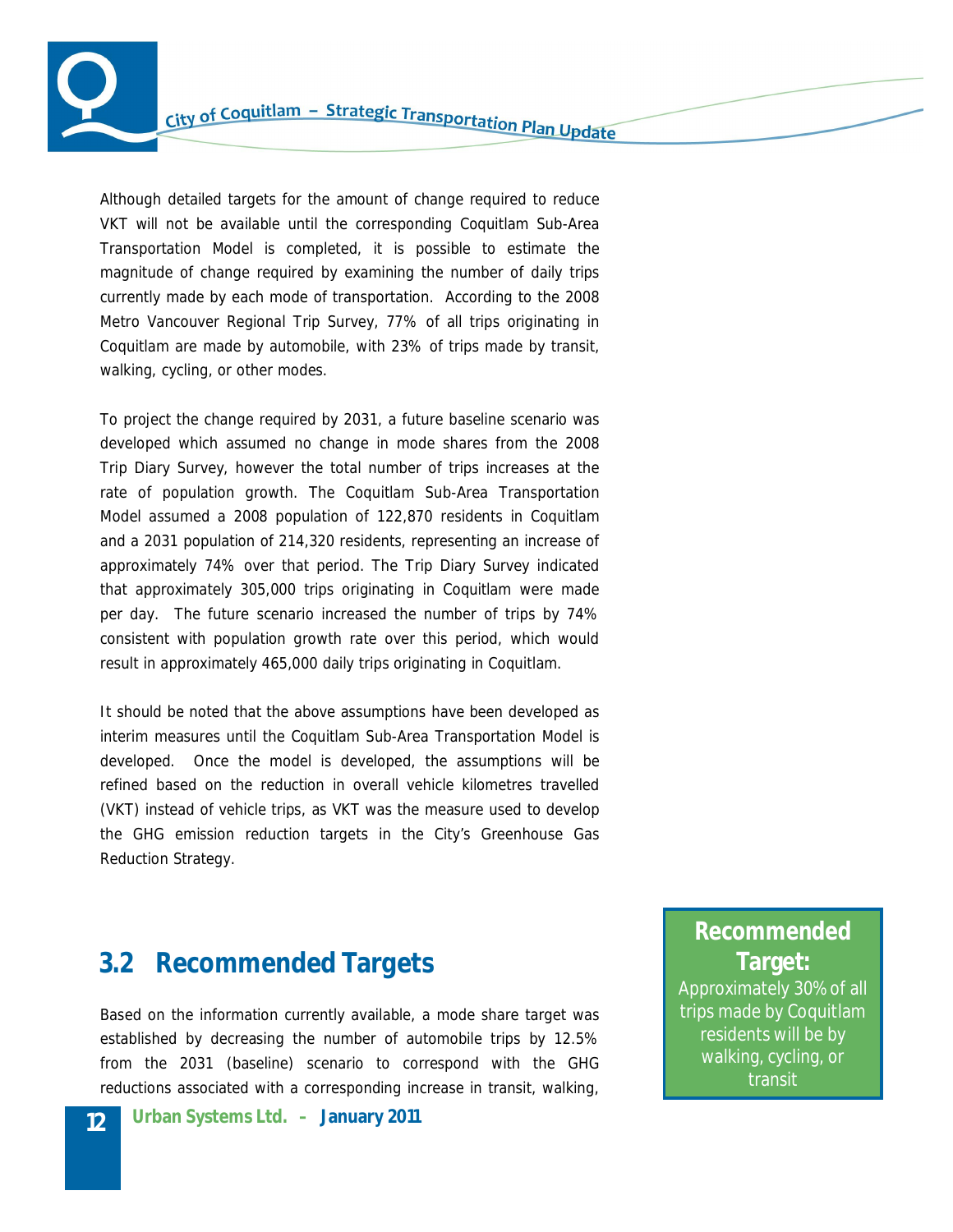

and cycling. This would result in a target mode share of approximately 30% for walking, cycling and transit, with a mode share of approximately 70% for automobiles, as shown in **Figure 2** below.



#### **Figure 2 – Existing Baseline (2008), Future Trend (2031), and Future Target (2031) Trips and Mode Shares**

Source: 2008 Data based on 2008 TransLink Trip Diary Survey

**Table 2** (shown on the next page) illustrates recommended targets for transit, walking, and cycling to achieve a 30% overall target for sustainable modes. Although a 12.5% increase in mode share for sustainable modes of transportation may seem relatively modest, experience elsewhere suggests that this is an ambitious target, as this would require an increase in mode share for sustainable modes by over 60% from 2008 levels. As a point of reference, the Provincial Transit Plan projects that transit use will increase from 12% to 22% by 2030. Given that a target of 30% for sustainable transportation includes not only transit, but also walking and cycling, this target is in alignment with the Provincial Transit Plan. This target is also aligned with TransLink's Transport 2040, which has a target of at least 50% of all trips made by transit, walking and cycling across the region. In addition, as shown in **Figure 3**, this target is significantly higher than the mode shares that most other communities in Metro Vancouver have achieved to date, with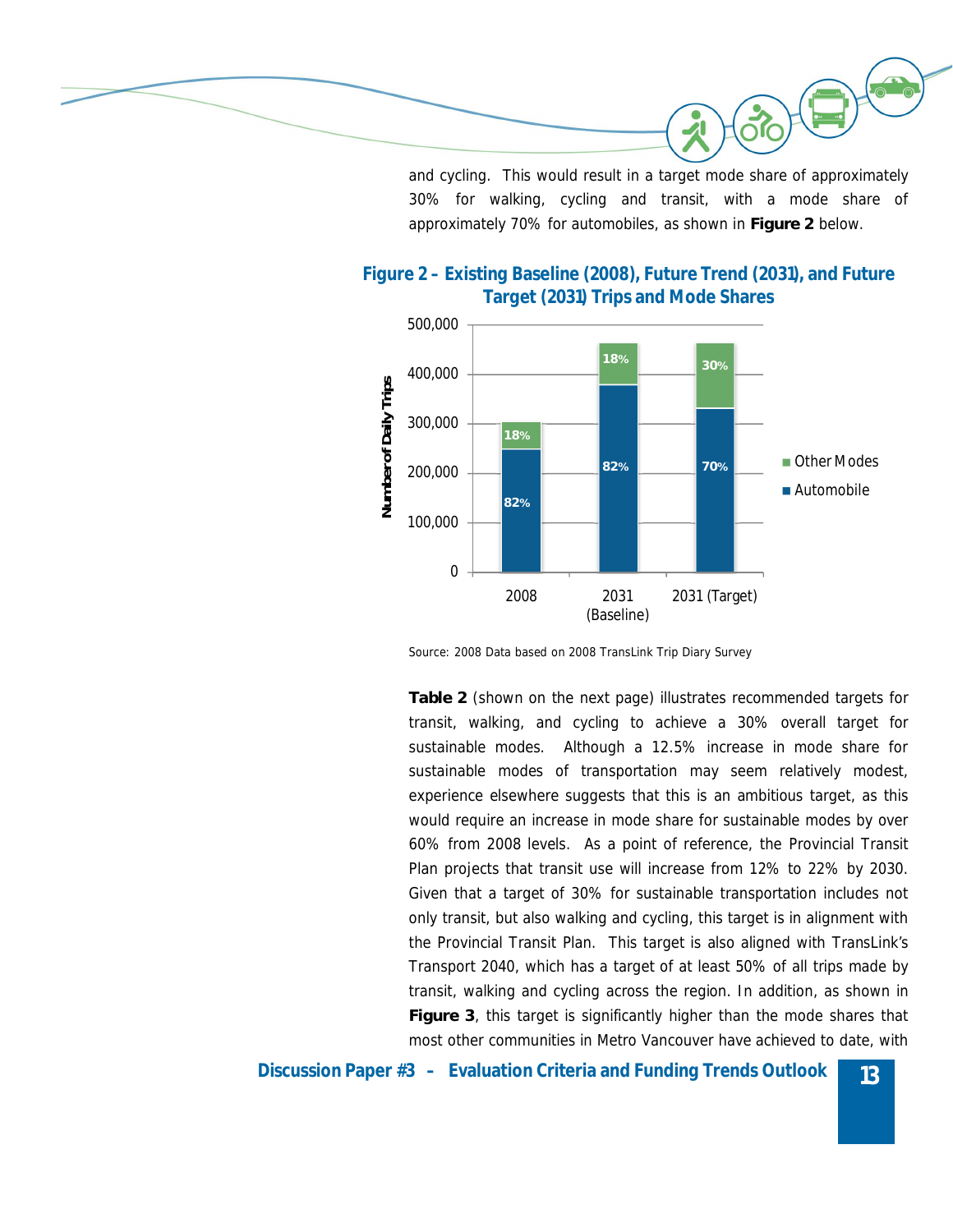

## City of Coquitlam - Strategic Transportation Plan Update

the exception of Vancouver and New Westminster. In fact, Coquitlam's existing mode share for walking, cycling, and transit is already relatively high as compared to a number of other communities – including Richmond, West Vancouver, North Vancouver District, Port Coquitlam, Surrey, White Rock, Pitt Meadows, Langley Township and Langley City – and this target would position Coquitlam as one of the mode share leaders in British Columbia.

#### **Table 2 – Existing and Future Targets by Mode**

|                       | 2008 | 2031 |
|-----------------------|------|------|
| Transit               | 9%   | 15%  |
| Walking               | 8%   | 12%  |
| Cycling               | 0.2% | 3%   |
| Vehicle Passenger     | 20%  | 20%  |
| <b>Vehicle Driver</b> | 62%  | 50%  |

\* Excludes "other" modes, which currently account for approximately 1.2% of all trips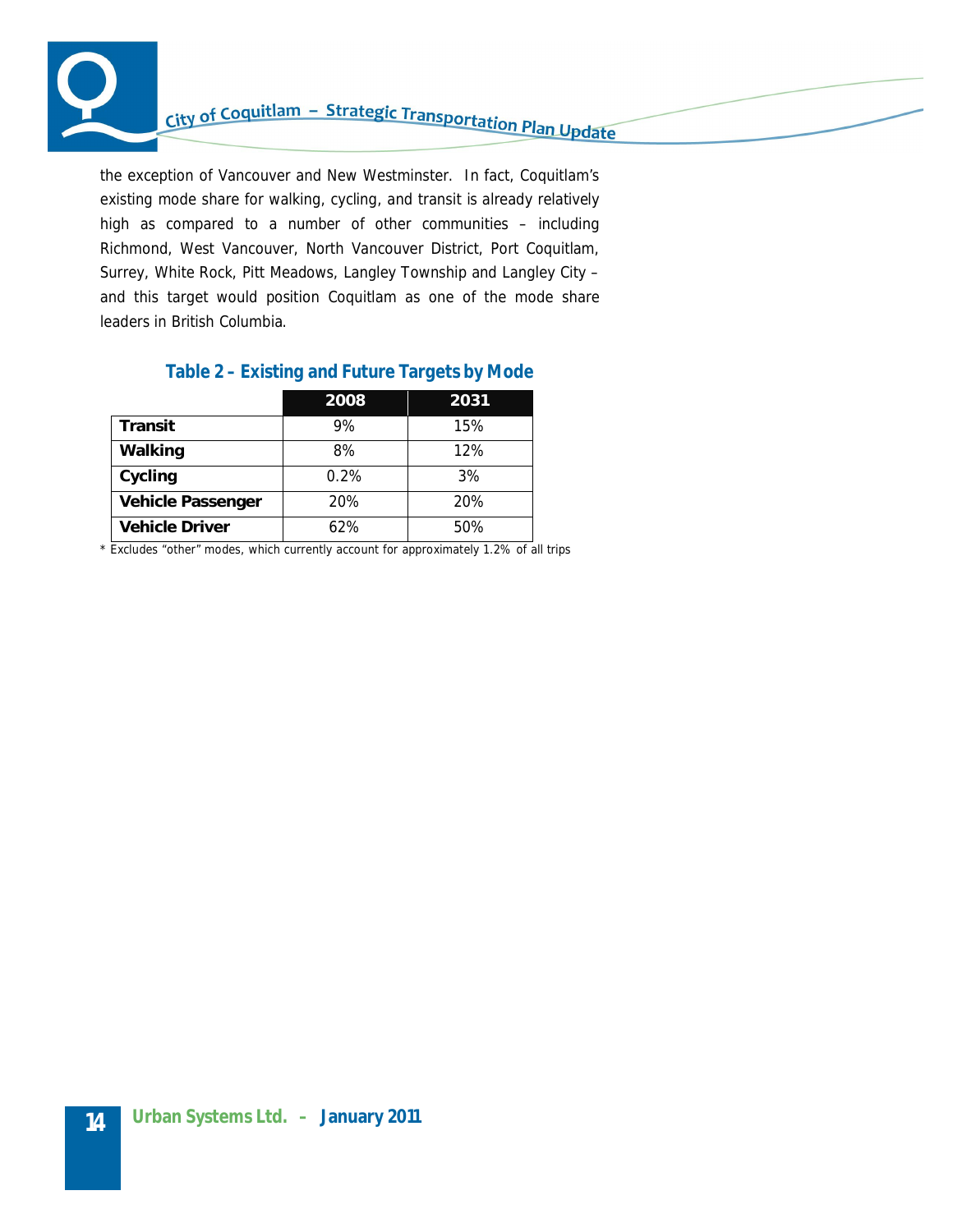

**Figure 3 – Existing Baseline (2008), Future Target (2031) Mode Shares for Coquitlam Compared to Existing Mode Shares Elsewhere**



Source: 2008 Data based on 2008 TransLink Trip Diary Survey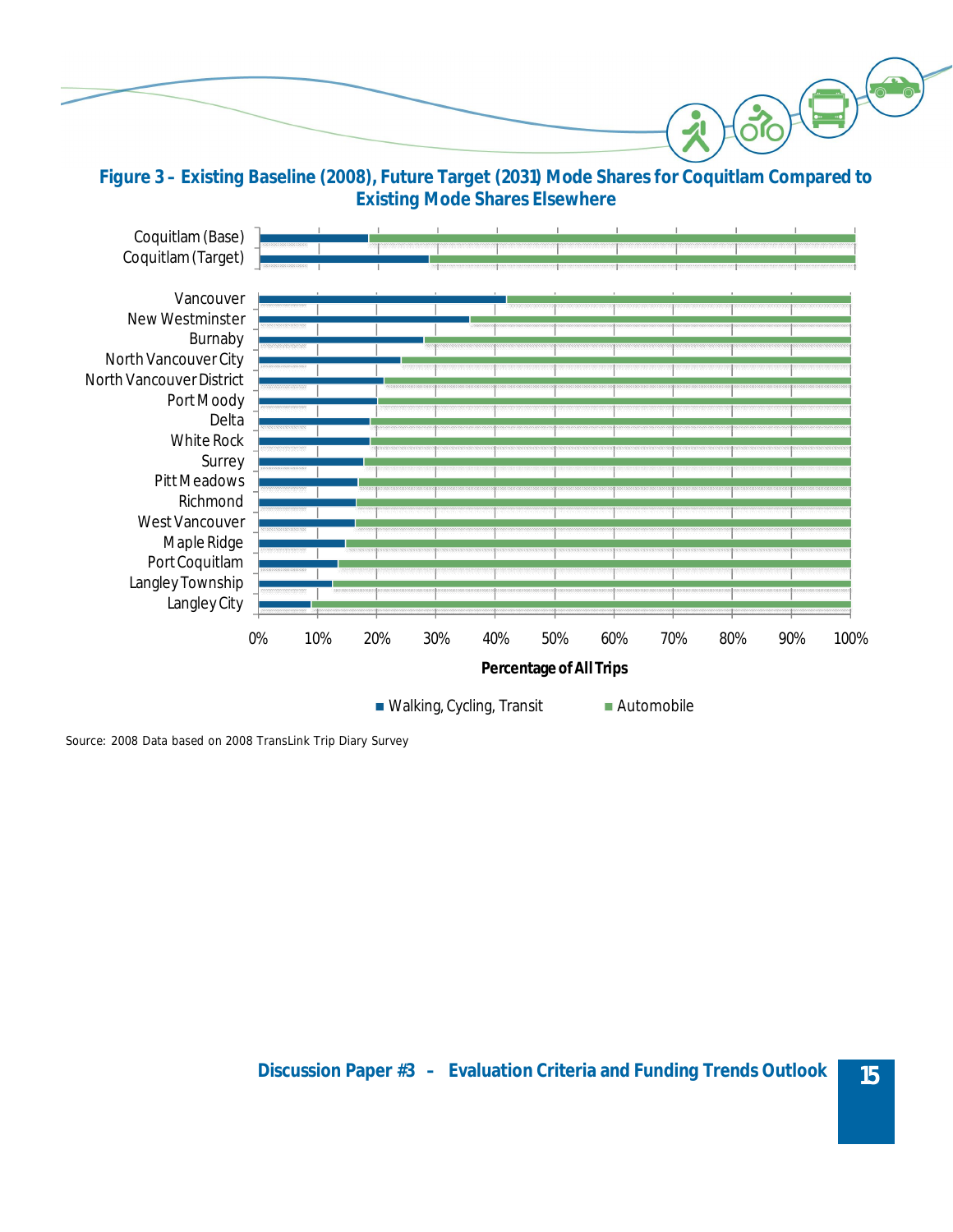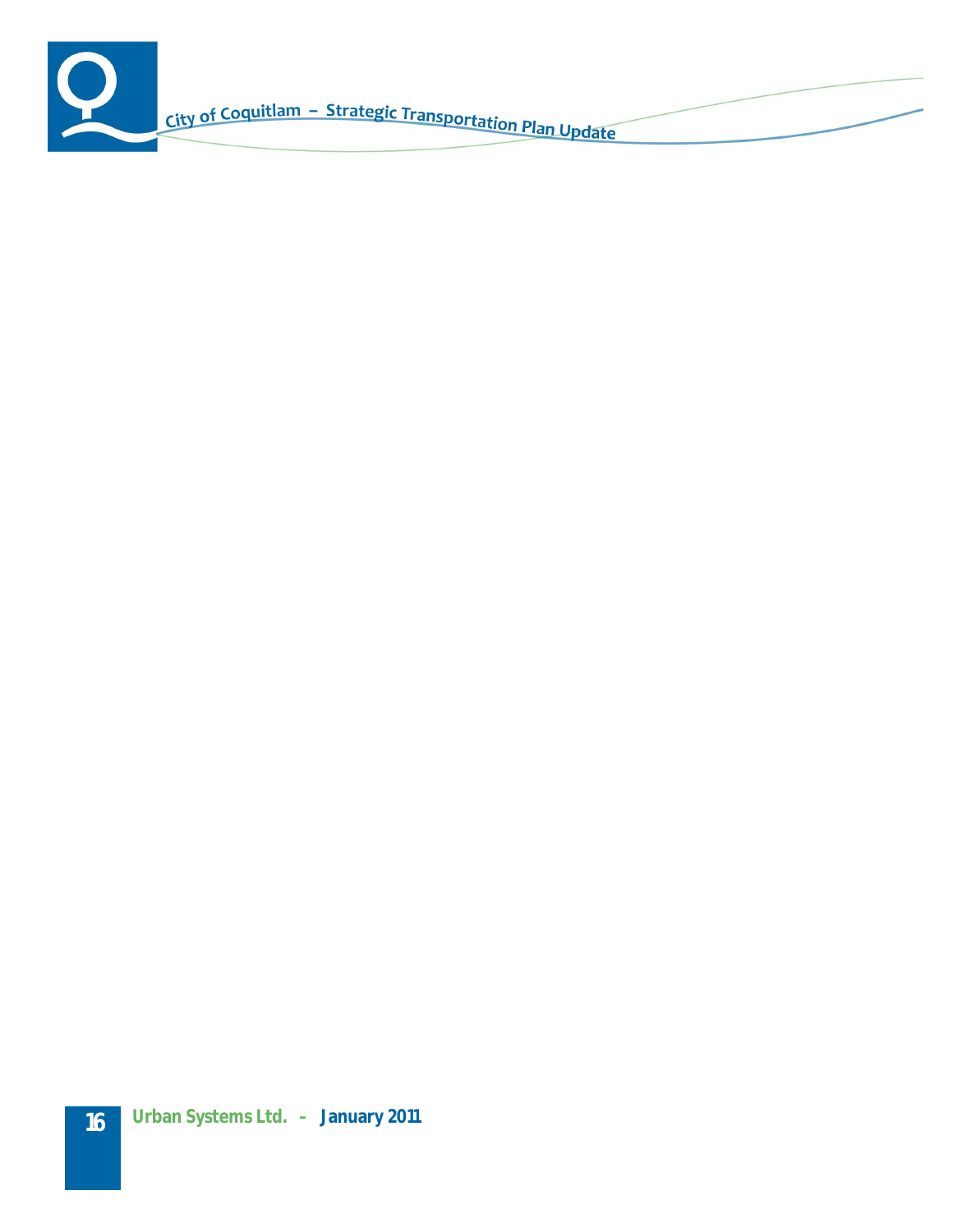

### **4.0 FUNDING**

The STP Update will include an implementation strategy that identifies priorities, cost estimates and funding sources. The STP Update will ultimately be looking towards investments in transportation that are consistent with the Vision, Goals and Objectives developed in Discussion Paper #2. In fact, investment levels will be examined in terms of a plan that is "true", "stretch", and "bold" which will be compared with the STP Vision, Goals, and Objectives. This section of the Discussion Paper is intended to look back at historic investment levels – including funding sources and allocations by mode of transportation – as a stage setter to examining future improvements to the transportation system and overall investment levels in subsequent components of the STP Update process.

This section summarizes the projects that have been implemented in Coquitlam since the existing STP was completed; describes the funding allocations over the past ten years since the existing STP was completed; and outlines potential funding levels in the future.

### **4.1 Completed Projects**

The existing STP identified an ambitious number of projects to be implemented over the next twenty years and beyond. Nearly 150 distinct projects were identified for improvements to the street network, transit facilities, bicycle network, and pedestrian network (See **Appendix A**). The STP included a phasing strategy which categorized improvements as either short-term (implementation by 2006), medium-term (implementation between 2006 and 2011), or long-term (implementation beyond 2011).

Since the previous STP was completed, the City has undertaken and completed many of the identified projects. In fact, the City has completed almost half (47%) of the projects identified for implementation by 2011, as well as over a third (35%) of the projects identified for implementation beyond 2011. Although the STP identified priorities for all modes, implementation to date has focused largely on street network improvements.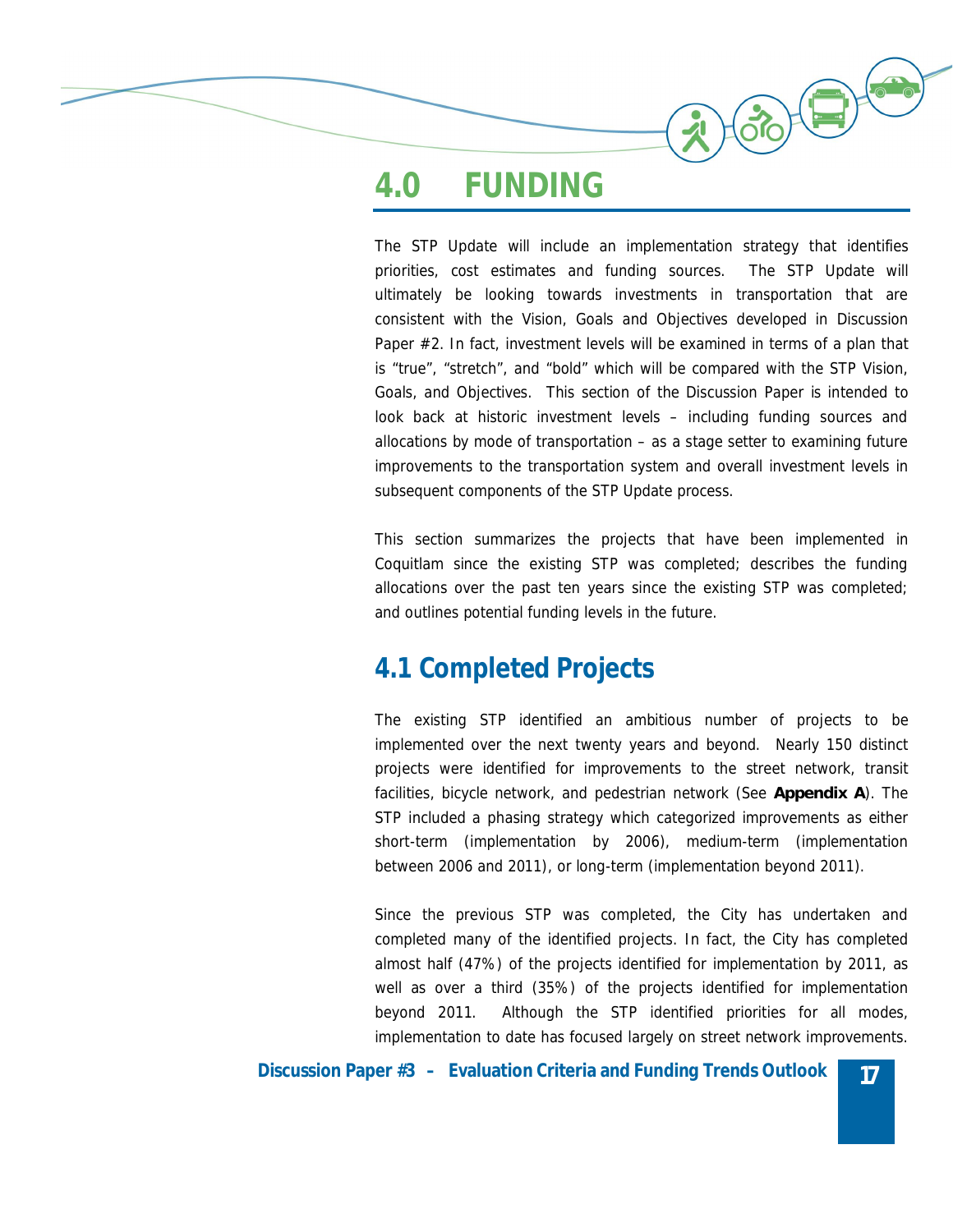

Approximately 60% of all street network improvements have been completed to date, compared with 49% of pedestrian improvements, 31% of bicycle improvements, and 22% of transit improvements.

Of the thirty street network improvements that were identified in the STP, the majority have been completed or are underway, including construction of the King Edward Overpass and minor improvements to the King Edward Avenue and Lougheed Highway intersection, construction of the David Avenue Connector, extension of Pinetree Way between Pathan Avenue and Robson Drive, intersection improvements at several locations throughout the City, and widening of some street corridors, including Coast Meridian Road and Lincoln Avenue. The majority of the remaining street network projects are either planned as part of future development or as part of the Evergreen Line, or are no longer planned at this time.

The existing STP identified 23 transit related projects, primarily involving transit priority measures, such as queue jumper lanes and signal preemptions in combination with significant increases in service levels along several key corridors. To date, very few of these transit improvements have been implemented. The existing STP identified 35 cycling projects totalling approximately 118km of bicycle routes throughout the City. To date, the City has completed or started construction on almost a third of these projects, including bicycle lanes on Guildford Avenue, David Avenue, and Chilco Drive; marked wide curb lanes on Rochester Avenue and Foster Avenue; and shared routes on Alderson Avenue, Whiting Way, and Gatensbury Street. Finally, the City has implemented approximately half of the sidewalk improvements identified in the existing STP.

#### **4.2 Historic Funding Levels**

This section summarizes funding levels over the past ten years since the existing STP was adopted. Key findings include:

**•** Transportation accounts for less than 10% of overall **City expenditures (including capital and operating)**. Over the ten year period from 2000 to 2009, overall capital and operating expenditures in transportation (including traffic operations, streets and flood control, and capital expenditures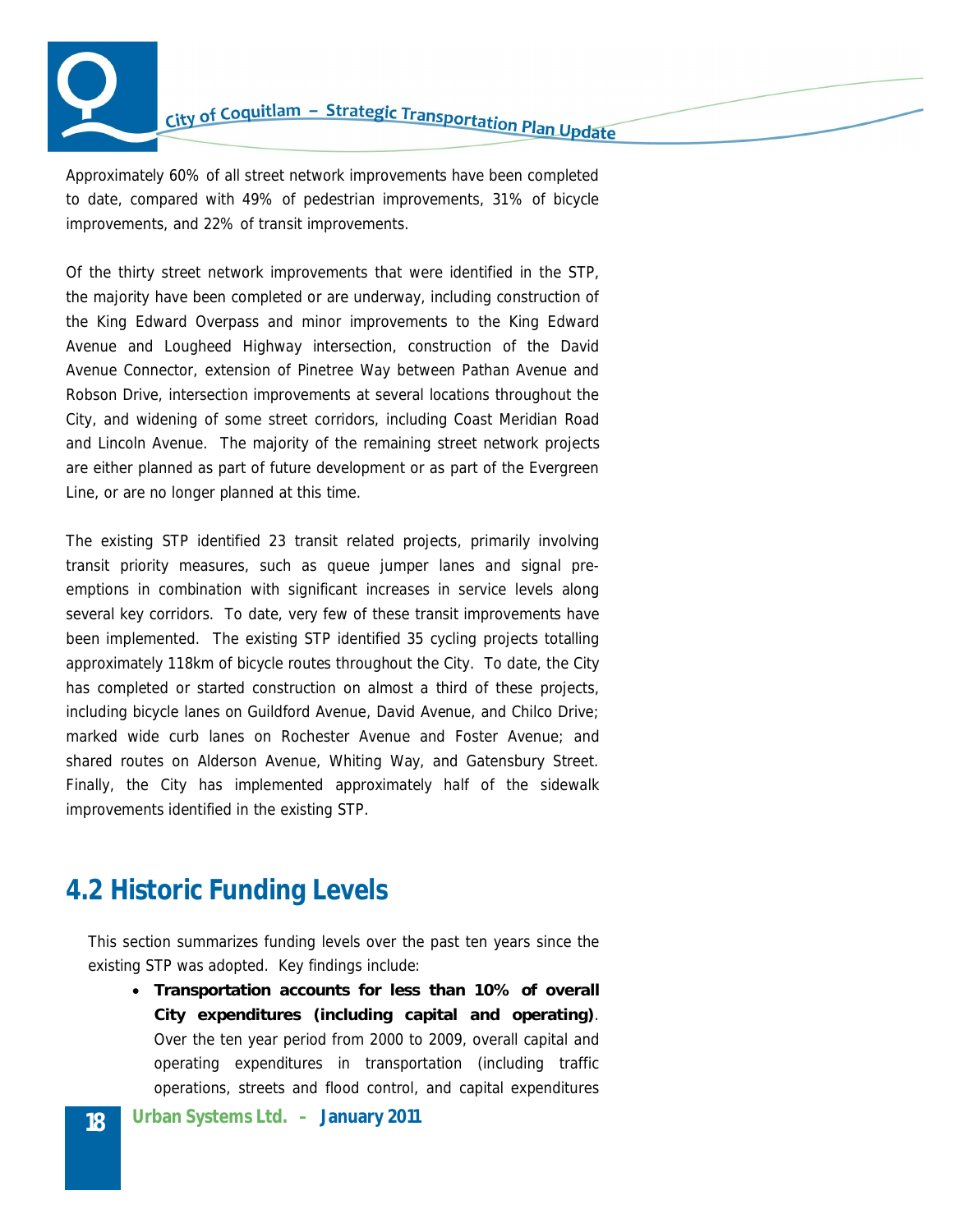

on enhancements and street rehabilitation) accounted for approximately \$180 million, or about 9% of the City's overall expenses. Approximately 70% of these transportation expenditures, or \$128.7 million, was spent on transportation capital projects, including street rehabilitation.

x **Transportation has accounted for approximately one third of the City's capital expenditures.** As noted above, approximately \$128.7 million was spent on transportation capital projects in Coquitlam over the past ten years, or approximately \$12.8 million annually. This represents approximately one third of capital expenditures in Coquitlam over this period, as shown in **Figure 4**.

#### **Figure 4 – Overall Capital Expenditures, 2000 to 2009 (Dollar figures are in millions)**

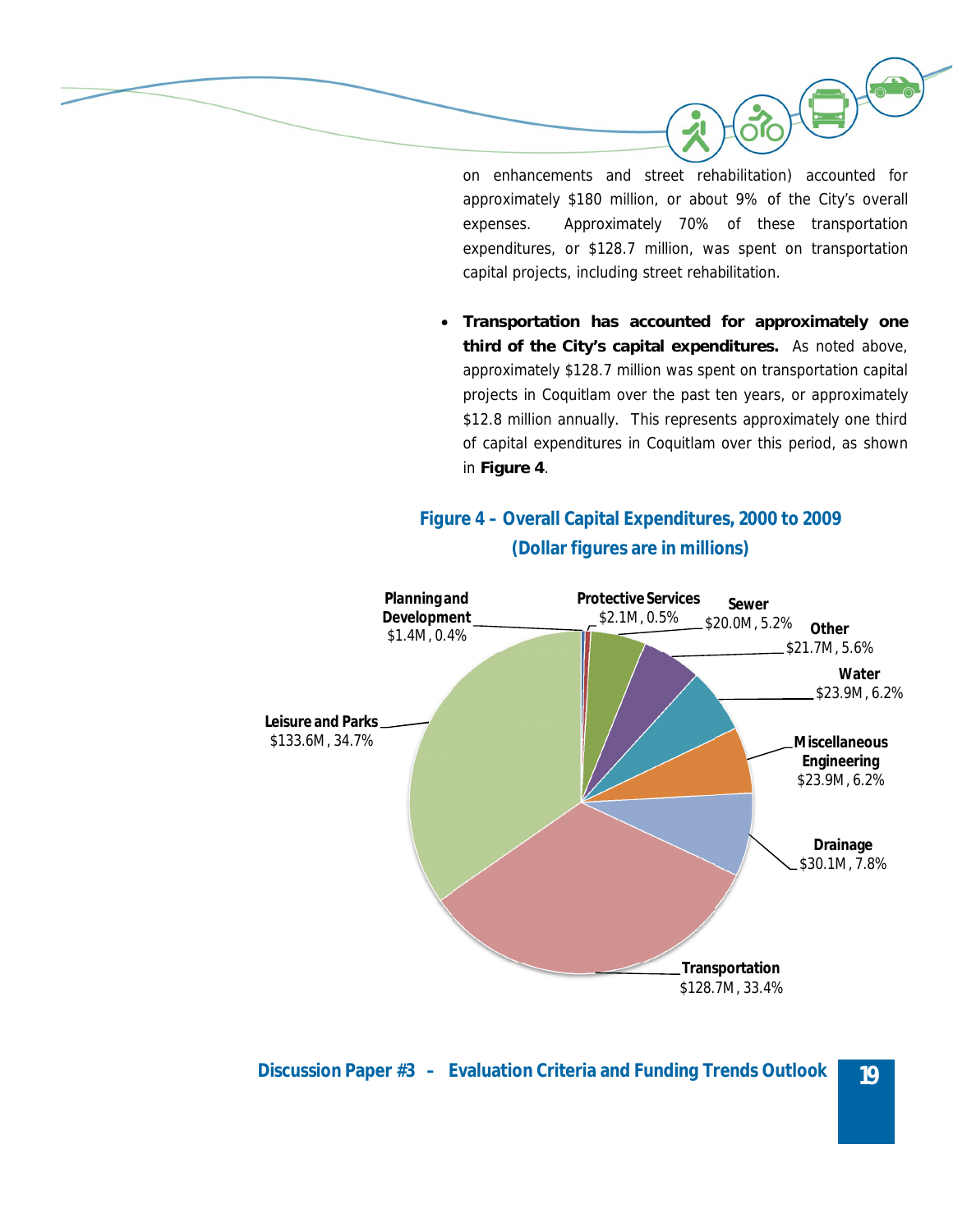

- x **Almost two thirds of transportation capital spending has been for new capital projects.** Of the \$128.7 million spent on transportation capital projects over this period, approximately \$83.1 million was spent on new capital projects and \$45.5 on street rehabilitation projects, or for resurfacing existing streets.
- The majority of transportation capital spending has been **allocated towards the street network.** As shown in **Figure 5**, the majority of spending on capital projects, also referred to as transportation enhancements, was allocated toward the street network (87%). Street network spending refers to new street projects or capacity, safety, and streetscape improvements to existing streets. In most cases, street network spending includes the cost of the street surface, pavement markings, sidewalks, street lighting and traffic signals, the exception being the David Avenue Connector where costs for cycling facilities were separated.

Pedestrian spending is for exclusive pedestrian projects. This includes adding sidewalks, curb let downs, crossing treatments, signage and pedestrian signals on existing streets. Similarly, cycling spending is for adding bicycle pavement markings, adding bicycle lanes, bicycle signage, and the provision of other bicycle facilities to existing streets. The one exception is for the new David Avenue Connector where the cost of bicycle lanes was separated out of the street network project and reported as a cycling project. Transit spending is for transit support measures such as bus stop enhancements, sidewalks connecting to bus stops, and transit access improvements. TransLink is the agency responsible for funding and providing transit services. Spending on cycling accounted for approximately 7% of transportation enhancement spending over the past ten years, followed by approximately 4% for pedestrian facilities and over 1% on transit.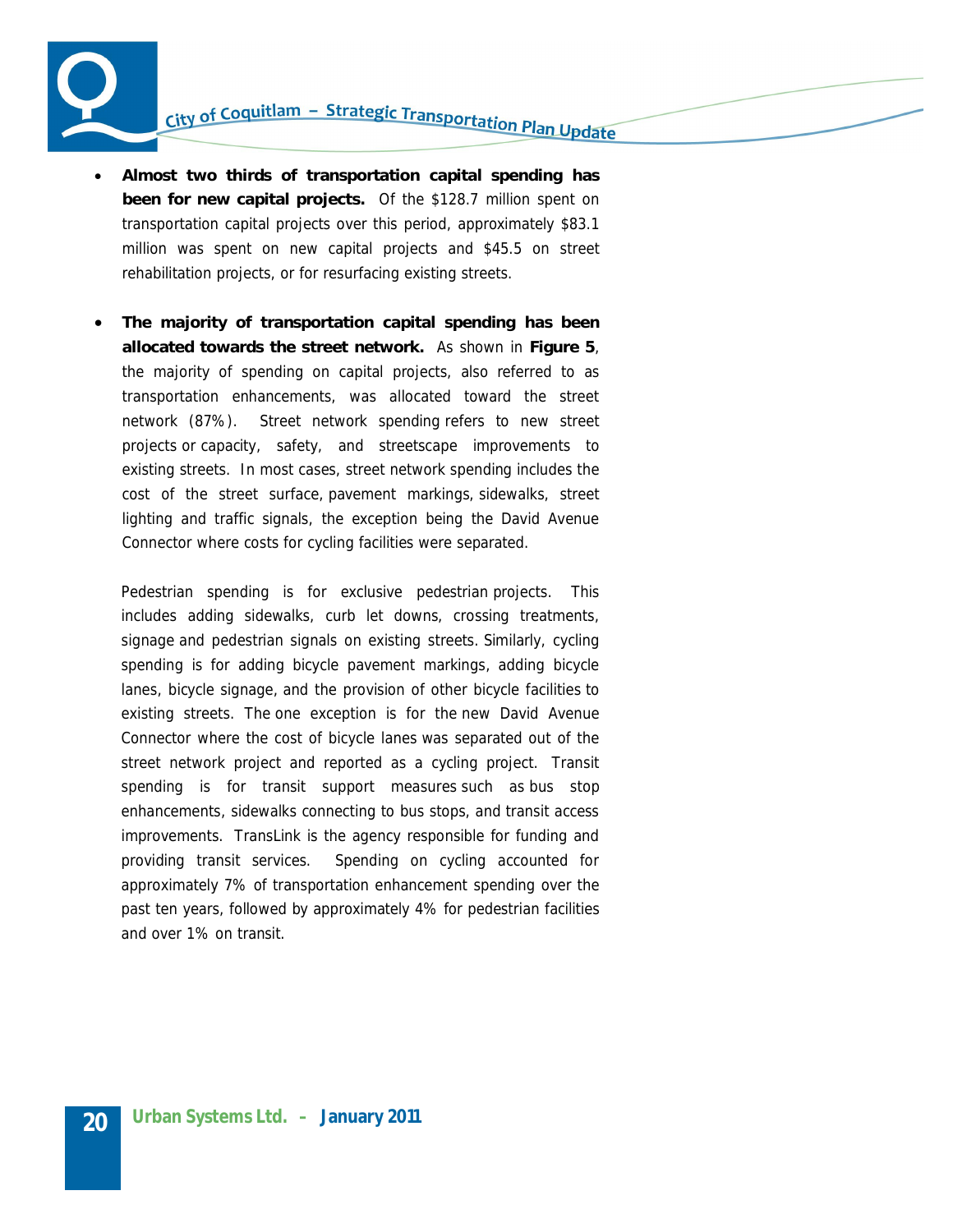

**Figure 5 – Transportation Enhancement Spending by Mode,**

**2000 to 2009**



x **There is significant variation in annual spending.** On average, approximately \$8.3 million was spent per year on new transportation infrastructure in Coquitlam between 2000 and 2009. However, as shown in **Figure 6**, there is significant year-to-year variation in spending, ranging from a low of approximately \$3 million spent in 2000 to a high of nearly \$20 million spent in 2005. In particular, the construction of the David Avenue connector in 2005 and 2006 resulted in significantly higher expenditures over those two years than other years during this period. If spending in 2005 and 2006 is excluded, the average amount spent per year over the remaining years during this period was approximately \$5.9 million.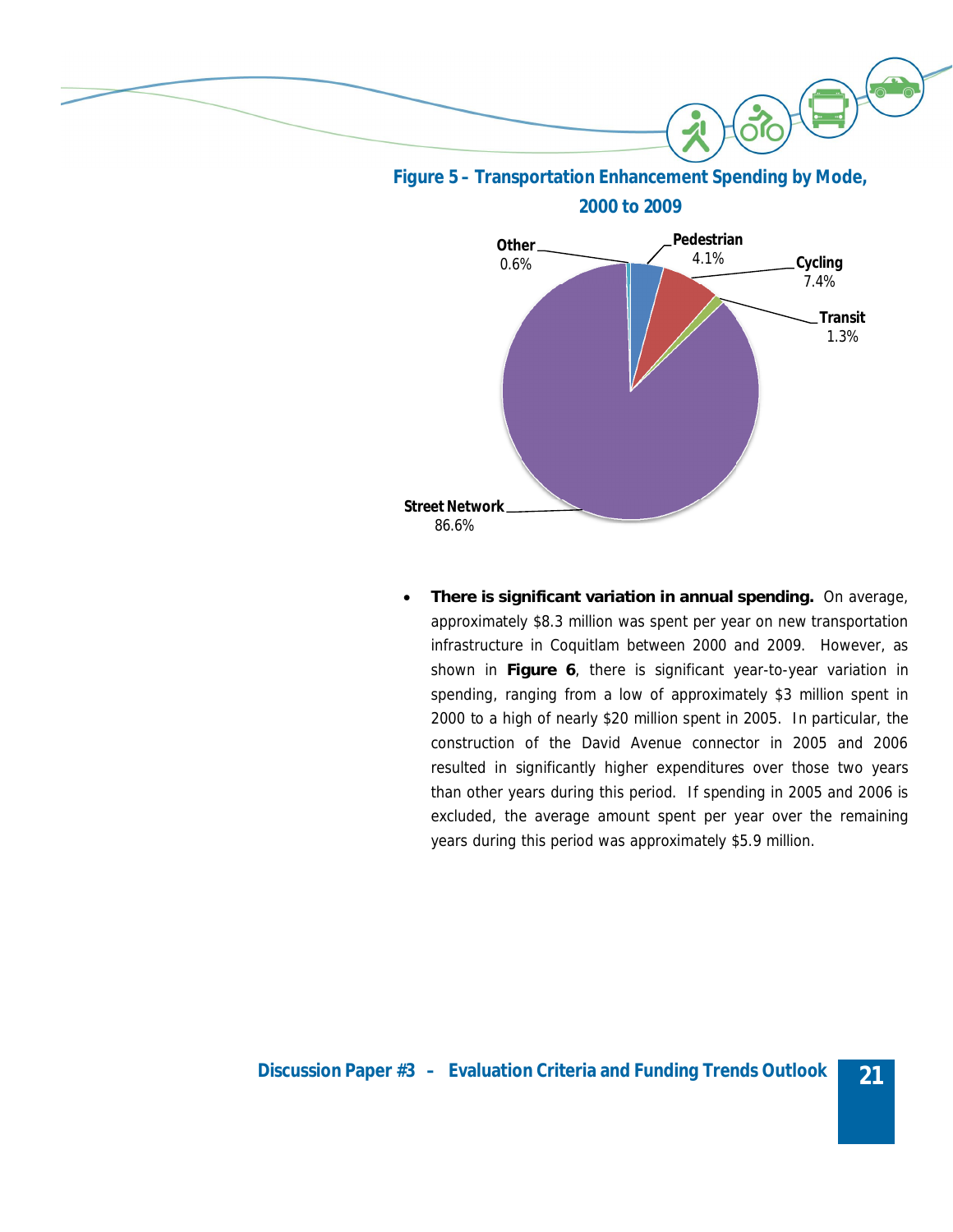

#### **Figure 6 – Transportation Enhancement Spending by Category, 2000 to 2009\***



\*Excluding Street Rehabilitation Projects

• The City has been successful in leveraging funding from **other sources.** Approximately 60% of funding for capital projects came from the City of Coquitlam, either through general revenues (approximately 39%) or through Development Cost Charges (approximately 23%). Nearly 40% of transportation funding came from other sources, including TransLink (approximately 25%), provincial or federal grant programs (approximately 9%) or ICBC (approximately 4%), as shown in **Figure 7**.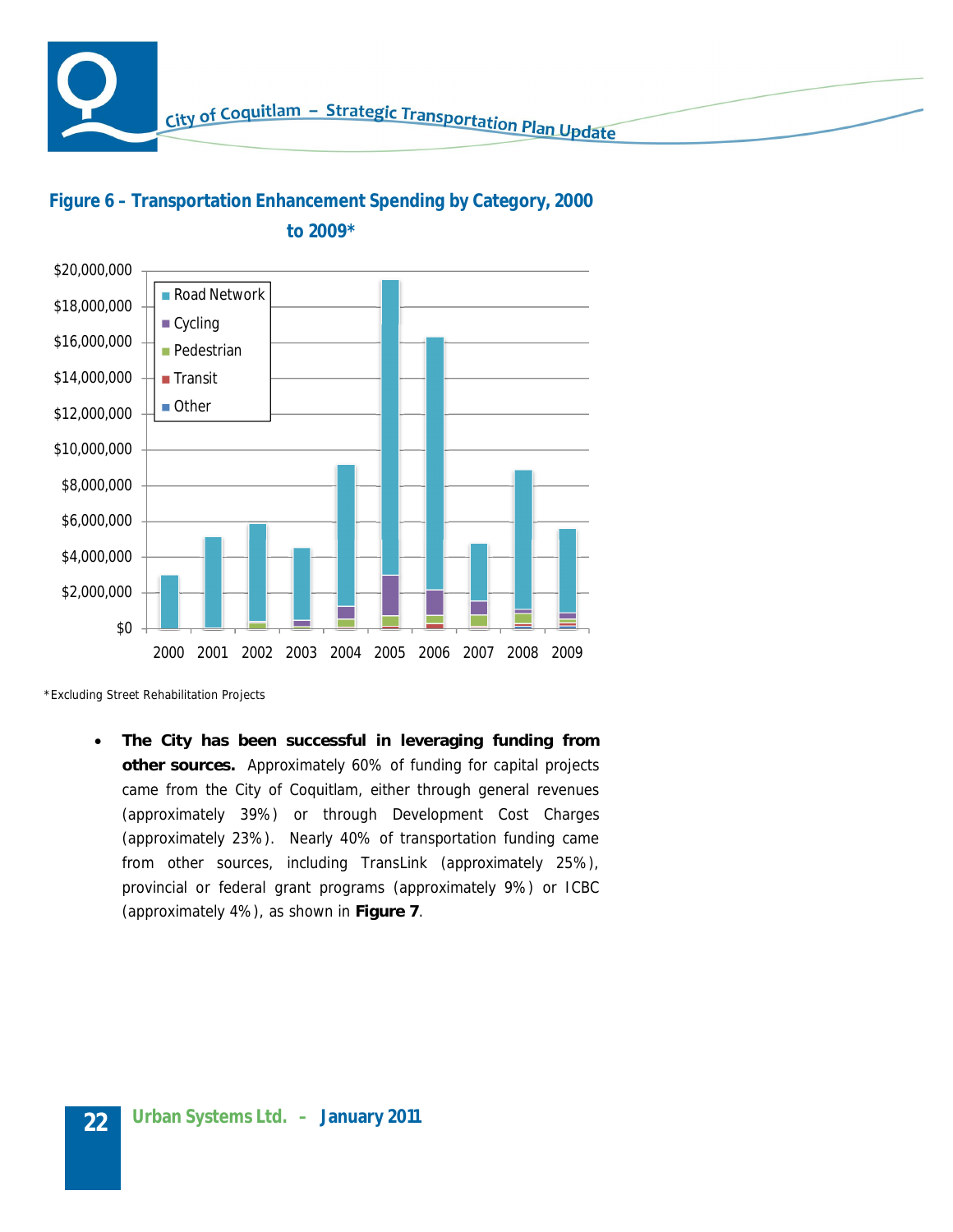



#### **Figure 7 – Average Transportation Enhancement Funding Source, 2000 to 2009\***

\*Excluding Street Rehabilitation Projects

Several studies have found a relationship between the amount invested in each mode of transportation and the outcomes in terms of mode share. For example, a recent study by the Alliance for Biking and Walking included the results of an international comparison of bicycle and pedestrian funding and bicycle and pedestrian mode shares, and found that cities that invest greater amounts per capita into bicycle and pedestrian infrastructure have greater levels of walking and cycling. As shown in **Figure 8**, transportation enhancement spending towards the street network has averaged 86% of transportation enhancement spending over the past ten years, and the mode share of trips to work by driving was approximately 81% in 2006. Similarly, approximately 4% was spent on pedestrian facilities over this period, and the mode share of trips to work by walking was also approximately 4% in 2006. The relationship is less clear with cycling, as approximately 7% was invested in cycling over this period, while the mode share for trips to work by bicycle was less than 1% in 2006. This may be explained in part by when the previous STP was completed in 2001, as there was no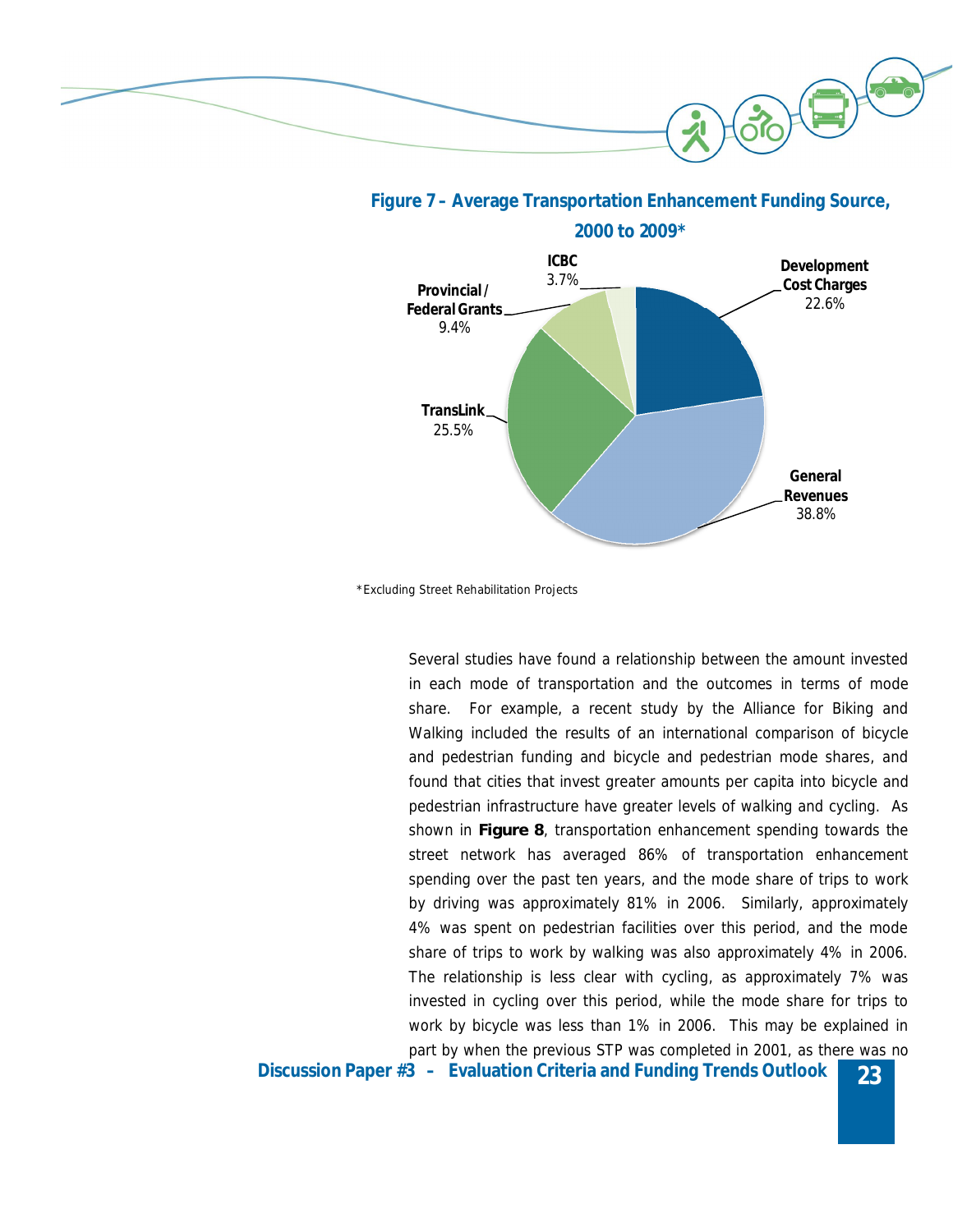

## City of Coquitlam - Strategic Transportation Plan Update

dedicated cycling infrastructure in Coquitlam and significant investments to support cycling did not begin until 2003. As a result, at the time of the Census, Coquitlam still had a relatively fragmented bicycle network. Similarly, the mode share of trips to work by transit in 2006 was nearly 14%, although the City's investment in transit was only just over 1% over this period. As noted above, the City's transit spending is limited to transit support measures such as bus stop enhancements, sidewalks connecting to bus stops and transit access improvements, while TransLink is the agency responsible for funding and providing transit services.



#### **Figure 8 – Transportation Enhancement Spending and Mode Share**

#### **4.3 Funding Projections**

The City has provided funding projections for the next 10 years, including projected revenues from Development Cost Charges (DCC) and general revenue. However, there is an inherent element of uncertainty in these projects, as the actual DCCs collected versus the DCCs projected may vary widely based on actual development activities. In addition, these projections do not include other potential funding sources, such as TransLink, ICBC, or other grant programs. However, as noted previously, external funding sources have historically accounted for approximately 40% of transportation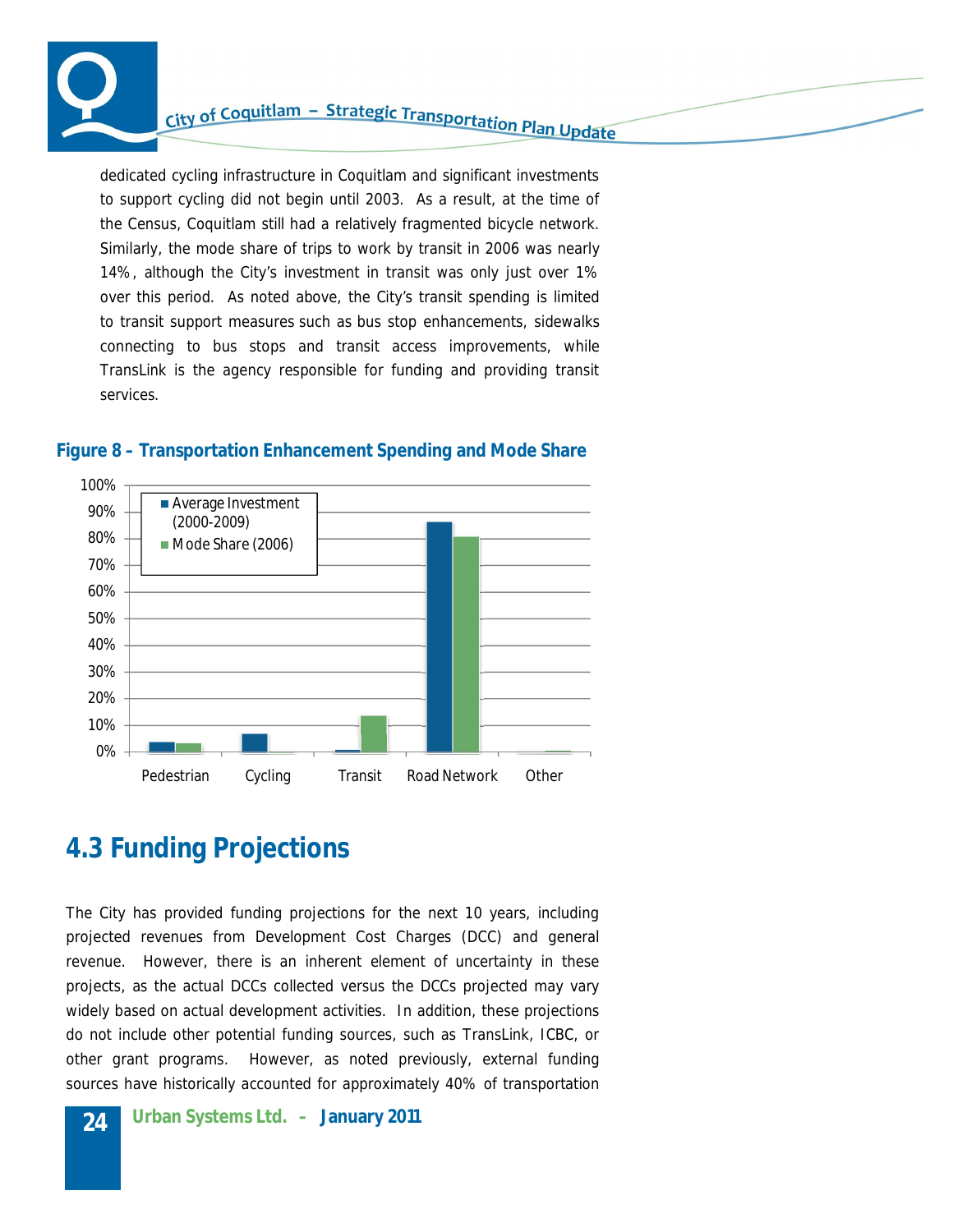

spending in Coquitlam and the City should continue to identify all opportunities to leverage these sources of funding.

Due to the uncertainty in predicting future funding, projections of future funding levels were developed through the year 2031 based on both historic expenditures between 2000 and 2009. **These projections have been prepared for discussion purposes only and are not intended to be used for budgeting purposes.**

As noted previously, over the past ten years (from 2000 to 2009) there was significant variation in the annual amount spent on transportation infrastructure, although there was a general upward trend in annual expenditures of approximately 7% per year. It should be emphasized, though, that the previous ten year period had significant capital expenditures and was a period of significant economic and population growth in the region. In fact, the rate of growth in spending far exceeded the population growth rate over this period, which was approximately 2% per year. If historic transportation expenditures (between 2000 and 2009) and the City's planned transportation budget (between 2011 and 2020) are considered together, there is still considerable variation in annual spending, but the overall trendline represents an increase in spending of approximately 2% per year, which is generally consistent with the rate of population growth. To forecast future scenarios, a 2% annual increase in funding can be considered, although a range of 1%, 2% and 3% annual increases in funding have been developed for illustrative purposes. Based on these three scenarios, it is anticipated that the City is forecast to spend a total of between approximately \$130M in the low scenario to a high of nearly \$160M<sup>4</sup> in the high scenario on transportation enhancements over the next twenty years, as illustrated in **Figure 9**.

<sup>&</sup>lt;sup>4</sup> Includes only the City's portion of expenditures on new capital investments. Excludes external funding sources.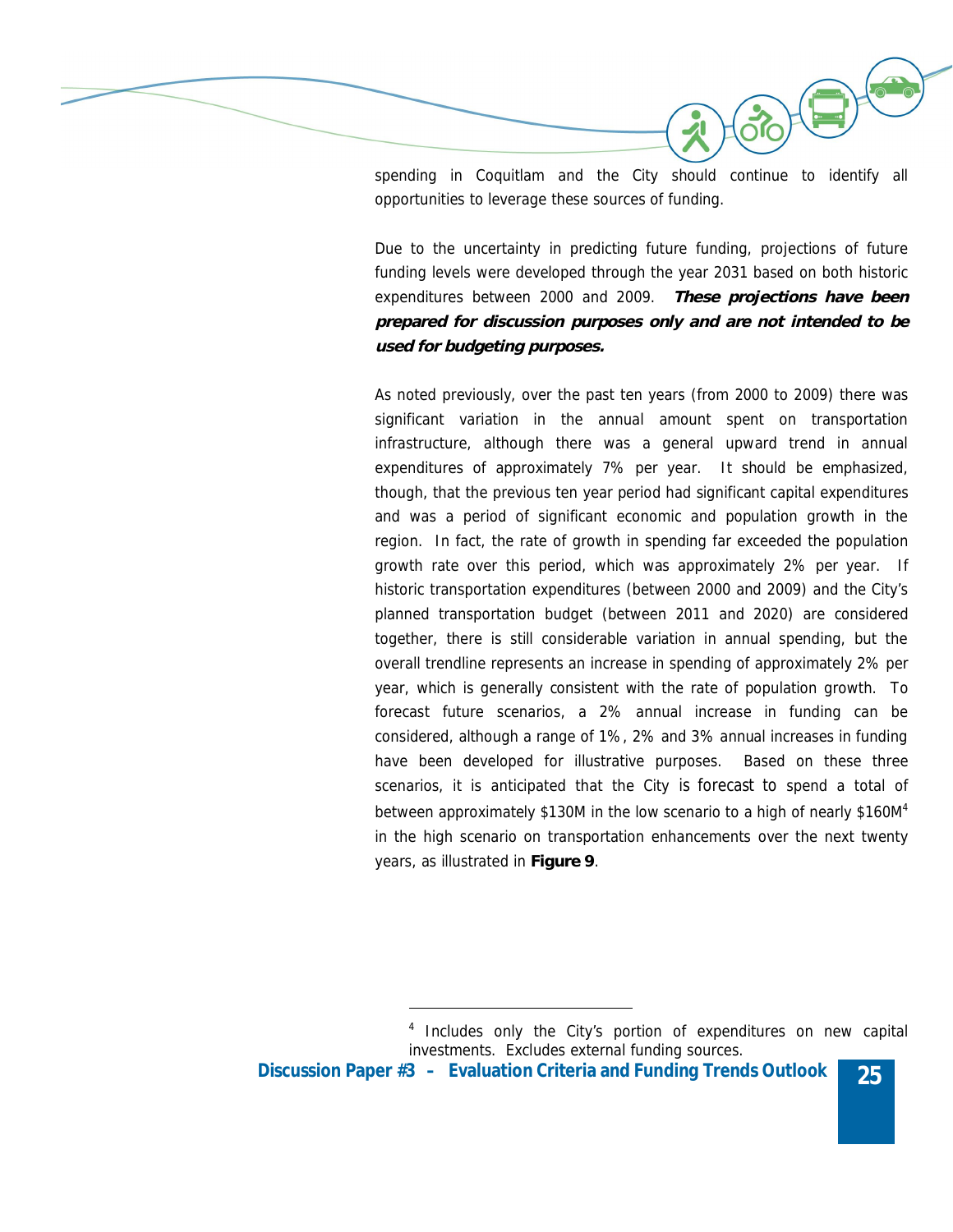





\*Excluding external funding sources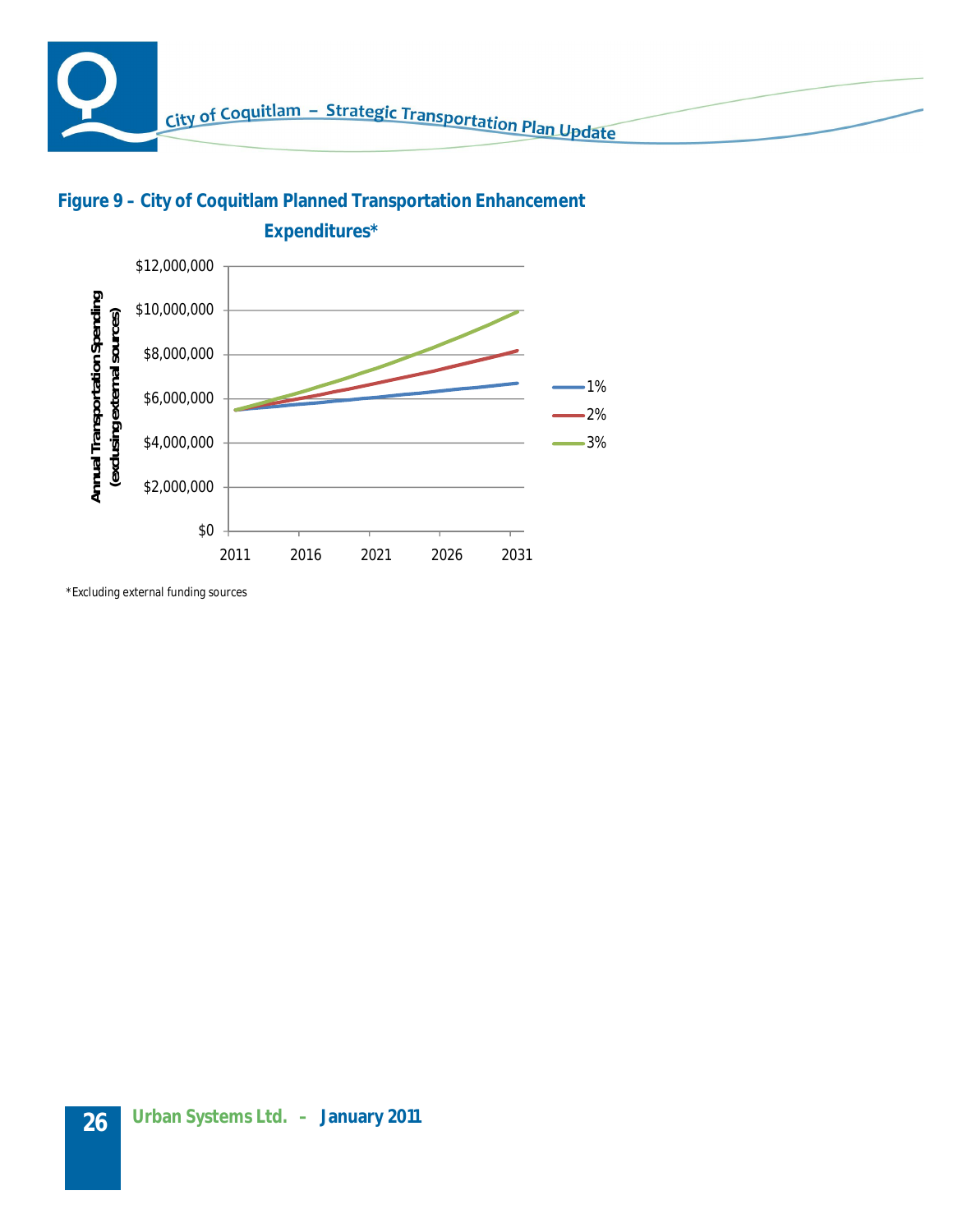

## **APPENDIX A**

**TRANSPORTATION IMPROVEMENTS SINCE EXISTING STP**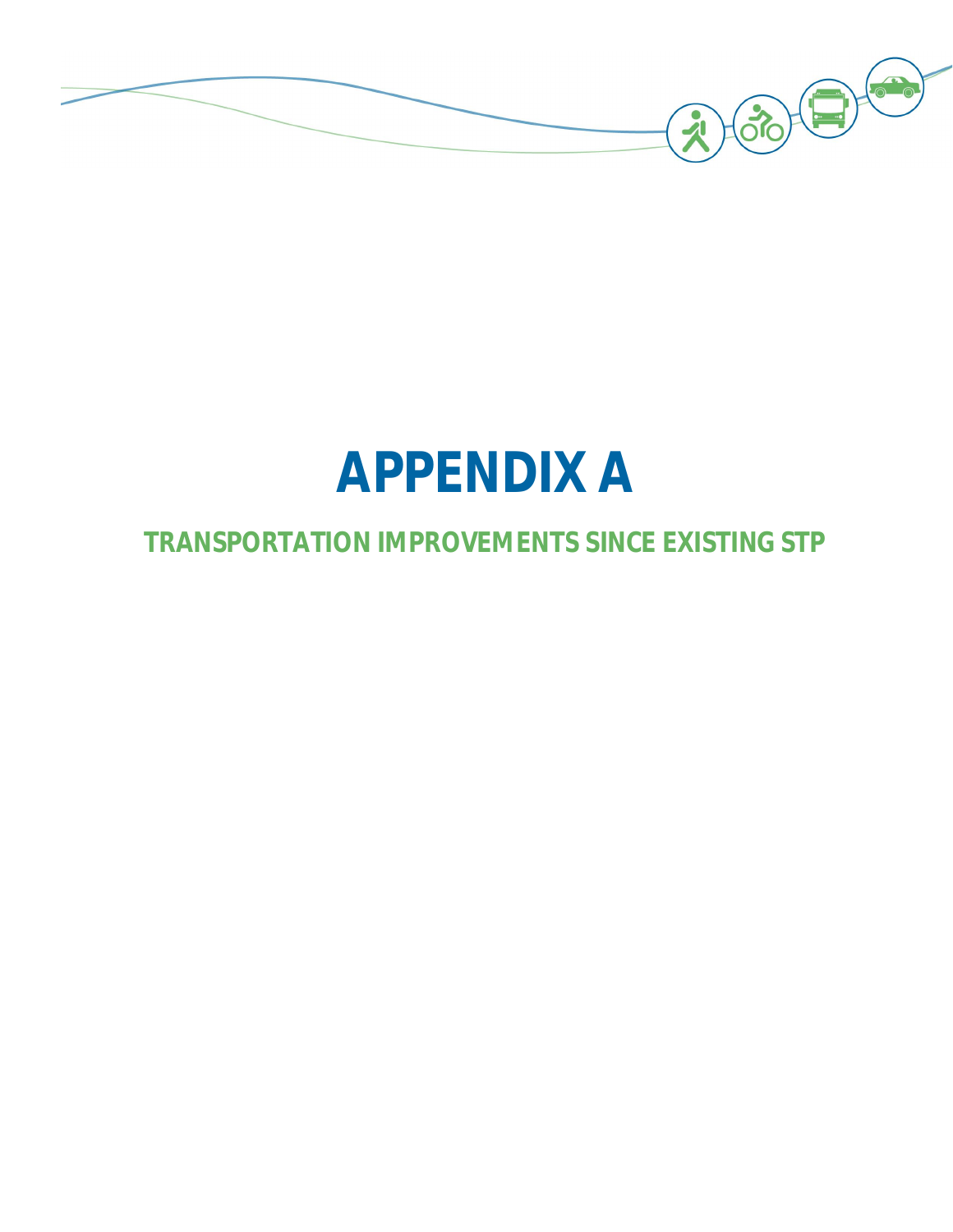#### **Road Network Improvements**

| Location                                  | <b>Description</b>                                   | <b>Timeframe</b> | <b>Status</b> | <b>Comments</b>                                                            |  |
|-------------------------------------------|------------------------------------------------------|------------------|---------------|----------------------------------------------------------------------------|--|
| <b>Major Road Network Improvements</b>    |                                                      |                  |               |                                                                            |  |
| <b>Brunette Lougheed</b>                  | Grade separation                                     | Long-Term        |               |                                                                            |  |
|                                           | Minor intersection improvements at Brunette, King    |                  |               | Complete / Minor improvements to King Edward / Lougheed intersection under |  |
| Lower Lougheed                            | Edward and Schoolhouse                               | Short-Term       | Underway      | construction as part of the new overpass.                                  |  |
| King Edward                               | Widening / Underpass                                 | Medium-Term      | Underway      | Construction of King Edward Overpass is underway                           |  |
| <b>Barnet Lougheed</b>                    | Grade separation at Pinetree and Westwood            | Long-Term        |               |                                                                            |  |
|                                           |                                                      |                  |               | No plans for dual EB Left turn at Westwood at this time - depends on       |  |
| Barnet Lougheed Intersection Improvements | Dual left turn bays at Pinetree and Westwood         | Short-Term       | Partial       | PoCo and Development                                                       |  |
| <b>Other Improvements</b>                 |                                                      |                  |               |                                                                            |  |
| North Road and Lougheed                   | Second NB and SB left turn bays                      | Medium-Term      | Underway      | Completion this fall                                                       |  |
| North Road and Austin                     | Second EB/WB left turn bays                          | Short-Term       |               | Not being done                                                             |  |
| North Road and Cameron                    | Second EB left turn lane                             | Medium-Term      | Complete      | <b>Burnaby Project</b>                                                     |  |
|                                           | NB/SB left turn bay, Second EB through left turn bay |                  |               |                                                                            |  |
| Clark Road and Como Lake                  | and SB right turn lane                               | Short-Term       |               | Tied to the Evergreen Project                                              |  |
| <b>Clarke Road and Kemsley Ave</b>        | NB left turn bay                                     | Long-Term        |               | Possible project tied to Evergreen Project                                 |  |
| Austin Ave and Blue Mountain              | NB left turn bay                                     | Medium-Term      |               | Functional Design complete for future work                                 |  |
| Austin Ave and Schoolhouse St             | EB/WB left turn bay                                  | Medium-Term      | Complete      |                                                                            |  |
| <b>Austin Ave and Poirier</b>             | EB/WB left turn bay                                  | Long-Term        | Underway      | Design complete, property acquisition underway                             |  |
| Como Lake and Robinson                    | EB/WB left turn bay                                  | Long-Term        | Underway      | Design complete, property acquisition underway                             |  |
| Como Lake and Blue Mountain               | Reconfigure NB/SB approaches, EB right turn lane     | Long-Term        |               | Not being done                                                             |  |
| Como Lake and Gatensbury Street           | EB/WB left turn bay                                  | Medium-Term      | Complete      | Done                                                                       |  |
| Lougheed Hwy and Pitt River Rd.           | Lengthen NB right turn lane                          | Short-Term       | Complete      | Done                                                                       |  |
| Lougheed Hwy and Chilko                   | Widen EB and WB approaches                           | Long-Term        | Complete      |                                                                            |  |
| Guildford and Johnson                     | 2nd EB left, NB right, WB right                      | Medium-Term      |               | No plans at this time - not being done                                     |  |
| Johnson and Glen                          | NB/SB left turn bay                                  | Medium-Term      | Complete      |                                                                            |  |
| Lincoln Ave                               | Westwood to Pipeline widening                        | Long-Term        | Complete      |                                                                            |  |
| <b>Pipeline Road</b>                      | Widening from Guildford to David                     | Long-Term        |               | No plans at this time - not being done                                     |  |
|                                           | Robson Intersection upgrade along with Riverwalk     |                  |               |                                                                            |  |
| <b>Pipeline Road</b>                      | Development                                          | Long-Term        |               | No plans at this time - not being done                                     |  |
| Pinetree Way                              | Extension between Pathan and Robson                  | Long-Term        | Complete      |                                                                            |  |
| United and Burbidge                       | WB left turn bay                                     | Long-Term        | Complete      |                                                                            |  |
| Foster and Blue Mountain                  | NB/SB left turn bay                                  | Long-Term        | Complete      |                                                                            |  |
| David Avenue Connector                    | Northern 4 lane connection across Coquitlam River    | Long-Term        | Complete      |                                                                            |  |
| <b>NE Coquitlam Area</b>                  |                                                      |                  |               |                                                                            |  |
| Southern Crossing of Coquitlam River      | Coquitlam River crossing around Lincoln St           | Long-Term        |               | Future project                                                             |  |
| Coast Meridian Road                       | Widening to Victoria to David                        | Long-Term        | Underway      | Completion this fall                                                       |  |
| Victoria Drive                            | Widening to 4 lanes Coast Meridian to Freemont       | Long-Term        |               | No plans at this time - not being done                                     |  |

*Complete - Project completed Partial - Project partially implemented as described Underway - Project is currently under construction*

**Many of the Road Network projects identified in the STP update have either been built, partially implemented are under construction. (Out of the 29 projects identified, 12 are completed, 1 is partially implemented, and 5 are under construction)**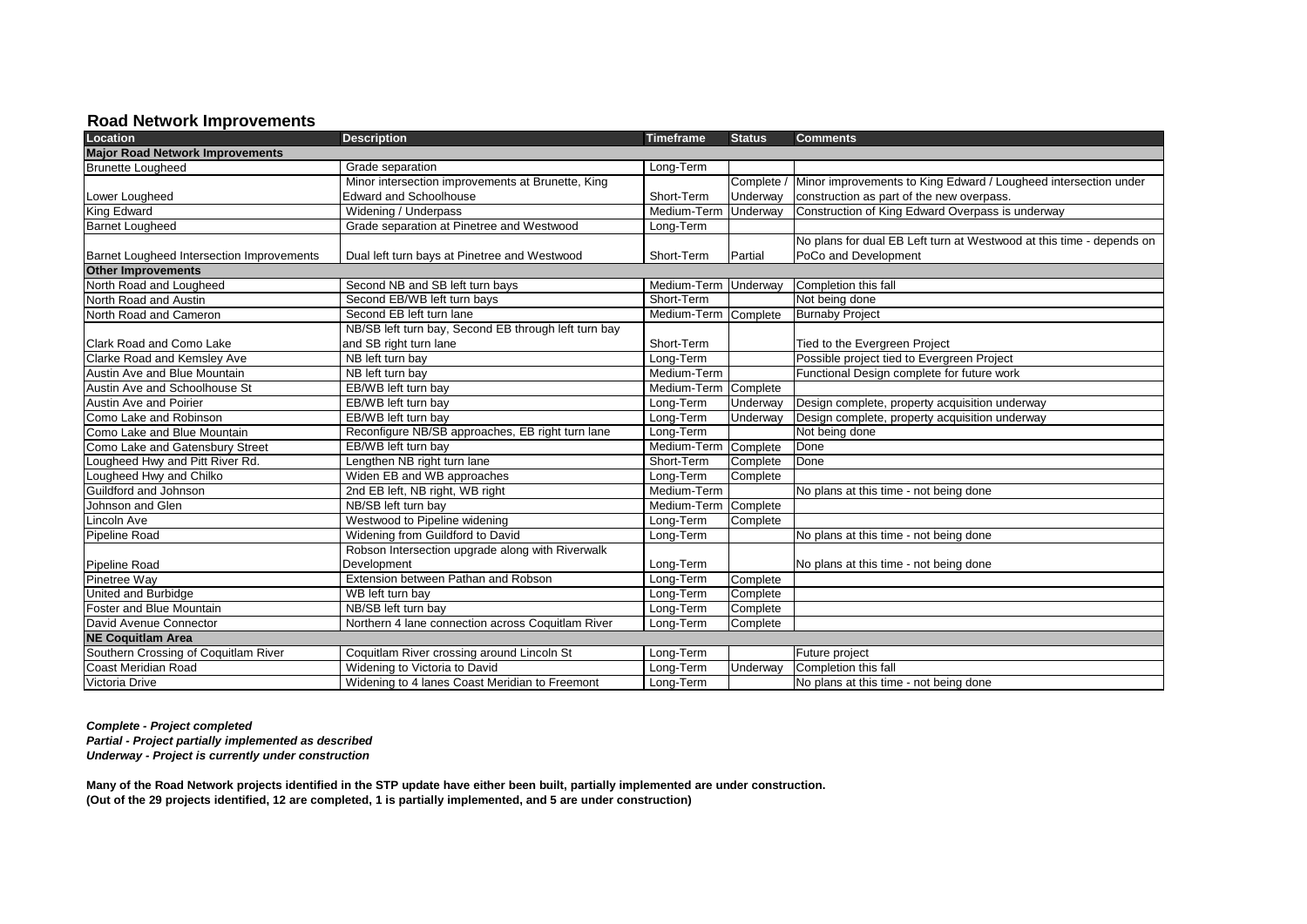#### **Transit Improvements**

| Location                                         | <b>Description</b>                         | <b>Timeframe</b> | <b>Status</b> | <b>Comments</b>                                                           |
|--------------------------------------------------|--------------------------------------------|------------------|---------------|---------------------------------------------------------------------------|
| Lougheed Highway / Brunette Avenue               | Included in major grade separation option  | Long-Term        |               |                                                                           |
| Lougheed Highway / Woolridge Street              | WB queue jumper                            | Long-Term        |               | In discussions with TransLink for possible 2011 project                   |
| Lougheed Highway / King Edward Street            | WB queue jumper                            | Long-Term        |               | No plans                                                                  |
| Lougheed Highway / Schoolhouse Street            | WB queue jumper                            | Long-Term        |               | No plans                                                                  |
| Austin Avenue / North Road                       | NB / SB queue jumpers                      | Short-Term       | Complete      | Not a true queue jumper just a right turn lane                            |
| Cameron Street / North Road                      | NB / SB queue jumpers                      | Short-Term       | Partial       | Burnaby project - SB right turn / queue jumper lane                       |
| Austin Avenue / Blue Mountain Street             | Signal pre-emption                         | Long-Term        |               | No plans                                                                  |
| Austin Avenue / Nelson Street Signal             | Signal pre-emption                         | Medium-Term      |               | No plans                                                                  |
| Austin Avenue / Marmont Street                   | Signal pre-emption                         | Medium-Term      |               | No plans                                                                  |
| Austin Avenue / Gatensbury Street                | Signal pre-emption                         | Medium-Term      |               | No plans                                                                  |
| Austin Avenue / Schoolhouse Street               | Signal pre-emption                         | Long-Term        |               | No plans                                                                  |
| Austin Avenue / Poirier Street                   | Signal pre-emption                         | Long-Term        |               | No plans                                                                  |
| Austin Avenue / Laurentian Street                | Signal pre-emption                         | Long-Term        |               | No plans                                                                  |
| Austin Avenue / Mundy Street                     | Signal pre-emption                         | Long-Term        |               | No plans                                                                  |
| Lougheed Highway / Cape Horn interchange         | WB queue jumper on to overpass             | Short-Term       | Underway      | MoT jurisdiction                                                          |
|                                                  |                                            |                  |               | Reviewed and determined to be little to no benefit. Right turn lane to    |
| Lougheed Highway / Coquitlam Station             | Transit signal & intersection improvements | Short-Term       |               | West Coast Express built in 2007.                                         |
| Barnet Highway / Johnson Street                  | Signal pre-emption                         | Short-Term       |               | No plans                                                                  |
| Barnet Highway / Lougheed Highway / Pinetree Way | Included in major option                   | Short-Term       |               | No plans                                                                  |
|                                                  |                                            |                  |               | Not a true queue jumper just a right turn lane - Great Street will likely |
| Lincoln Avenue / Pinetree Way                    | NB / SB queue jumpers                      | Short-Term       | Partial       | remove right turn lane and limit queue jumper option.                     |
|                                                  |                                            |                  |               | Not a true queue jumper just a right turn lane - Great Street will likely |
| Glen Drive / Pinetree Way                        | NB / SB queue jumpers                      | Short-Term       | Partial       | remove right turn lane and limit queue jumper option.                     |
| Guildford Way / Falcon Drive                     | Signal pre-emption                         | Short-Term       |               | No plans                                                                  |
| Guildford Way / Lansdowne Drive                  | Signal pre-emption                         | Short-Term       |               | No plans                                                                  |
| Guildford Way / Johnson Street                   | Signal pre-emption                         | Short-Term       |               | No plans                                                                  |

#### *Complete - Project completed*

*Partial - Project partially implemented as described*

*Underway - Project is currently under construction*

**Out of the 23 projects identified, 1 is completed, two are partially implemented, and an upgrade of the Cape Horn Interchange is under construction.**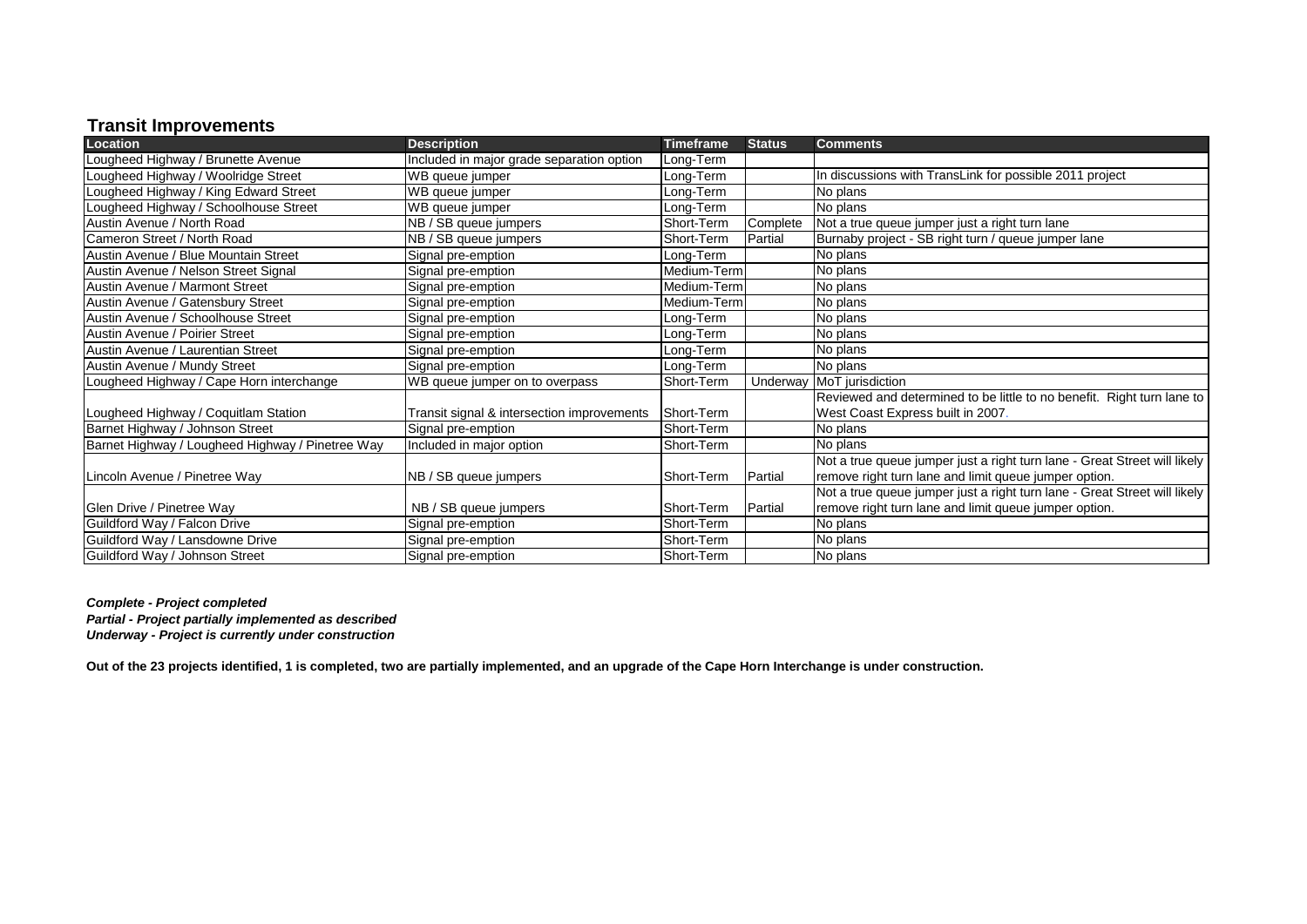| Sidewalk Network Improvements                  |                                                          |                            |                      |                                                    |  |  |
|------------------------------------------------|----------------------------------------------------------|----------------------------|----------------------|----------------------------------------------------|--|--|
| Sidewalk along:                                | Approximate Segment From - To                            | <b>Timeframe</b>           | <b>Status</b>        | <b>Comments</b>                                    |  |  |
| <b>Within Priority Areas</b>                   |                                                          |                            |                      |                                                    |  |  |
| <b>Linton Street</b>                           | Regan to Como Lake                                       | Short-Term                 | Complete             |                                                    |  |  |
| <b>Sargent Street</b>                          | King Albert to north end                                 | Short-Term                 |                      |                                                    |  |  |
| <b>Berry Street</b>                            | Foster to Winslow                                        | Short-Term                 |                      |                                                    |  |  |
| <b>Emerson Street</b>                          | Como Lake to south end                                   | Short-Term                 |                      |                                                    |  |  |
| <b>Nelson Street</b>                           | Alderson to San Daniele                                  | Short-Term                 | Partial              | Complete except for a section south of Brunette    |  |  |
| Lebleu Street                                  | Alderson to Brunette                                     | Short-Term                 | Complete             |                                                    |  |  |
| <b>Woolridge Street</b>                        | Brunette to Lougheed                                     | Short-Term                 |                      |                                                    |  |  |
| <b>Boileau Street</b>                          | Alderson to Brunette                                     | Short-Term                 |                      |                                                    |  |  |
| <b>Allard Street</b>                           | Alderson to Brunette                                     | Short-Term                 |                      |                                                    |  |  |
| <b>Bernatchey Street</b>                       | Alderson to Gauthier                                     | Short-Term                 |                      |                                                    |  |  |
| <b>Hart Street</b>                             | Girard to Henderson                                      | Short-Term                 | Complete             |                                                    |  |  |
| <b>Firby Court</b>                             | Haversley to north end                                   | Short-Term                 |                      |                                                    |  |  |
| King Albert Avenue                             | Gatensbury to Poirier                                    | Short-Term                 | Partial              | Section from Schoolhouse to Poirier has been built |  |  |
| <b>Haversley Avenue</b>                        | 1/2 block w of Lyn to 1.2 block E of Firby               | Short-Term                 |                      |                                                    |  |  |
| Ridgeway Avenue                                | Blue Mountain to Gatensbury                              | Short-Term                 | Partial              | Section near Blue Mountain has been built          |  |  |
| Austin Avenue                                  | Nelson to Marmont                                        | Short-Term                 | Complete             |                                                    |  |  |
| Charland Avenue                                | Porier to Blue Mountain (various segments)               | Short-Term                 |                      |                                                    |  |  |
| Appian Way                                     | Whiting to Denton                                        | Short-Term                 |                      |                                                    |  |  |
| Alderson Avenue                                | Marmont to LeBleu                                        | Short-Term                 | Complete             |                                                    |  |  |
| James Avenue                                   | Nelson to east end                                       | Short-Term                 |                      |                                                    |  |  |
| Harris Avenue                                  | Blue Mountain to Boileau                                 | Short-Term                 |                      |                                                    |  |  |
| Gauthier Avenue                                | Hart to Blue Mountain                                    | Short-Term                 | Complete             |                                                    |  |  |
| Roderick Avenue                                | <b>Blue Mountain to King</b>                             | Short-Term                 |                      |                                                    |  |  |
| Adair Avenue                                   | Woolridge to east end                                    | Short-Term                 |                      |                                                    |  |  |
| San Daniel Avenue                              | Nelson to 1/2 block east                                 | Short-Term                 |                      |                                                    |  |  |
| Henderson Avenue                               | Bernatchev to Hart                                       | Short-Term                 | Complete             |                                                    |  |  |
| Lougheed Highway                               | Bernatchey to Schoolhouse (various sections)             | Short-Term                 |                      |                                                    |  |  |
| Sherwood Avenue                                | Blue Mountain to east end                                | Short-Term                 |                      |                                                    |  |  |
| <b>Tupper Avenue</b>                           | Woolridge to Blue Mountain                               | Short-Term                 | Partial              | Portion has been built near Woolridge              |  |  |
| Regan Avenue                                   | Linton to Mars                                           | Short-Term                 | Complete             |                                                    |  |  |
| Midvale Street                                 | Foster to south end                                      | Short-Term                 |                      |                                                    |  |  |
| <b>Draycott Street</b>                         | Foster to Austin                                         | Short-Term                 |                      |                                                    |  |  |
| <b>Firdale Street</b>                          | Crane to Quinton                                         | Short-Term                 |                      |                                                    |  |  |
| Crane Avenue                                   | Firdale toWilmot                                         | Short-Term                 |                      |                                                    |  |  |
| Orland Avenue                                  | Poplar to Wilmot                                         | Short-Term                 |                      |                                                    |  |  |
| <b>Winslow Avenue</b>                          | Midvale to Hillcrest                                     | Short-Term                 |                      |                                                    |  |  |
|                                                |                                                          |                            |                      |                                                    |  |  |
| King Albert Avenue<br>Haversley Avenue         | Midvale to Ferris<br>Hillcrest to Ferris                 | Short-Term<br>Short-Term   |                      |                                                    |  |  |
| Glen Drive                                     | Pacific to The High                                      | Short-Term                 | Complete             |                                                    |  |  |
| Lincoln Avenue                                 | Westwood to Pipeline                                     | Short-Term                 | Complete             |                                                    |  |  |
|                                                | Dunkirk to Guildford                                     |                            |                      |                                                    |  |  |
| Pipeline Road<br>Within 500m of Priority Areas |                                                          | Short-Term                 | Complete             | Sidewalk on east side only                         |  |  |
| <b>Linton Street</b>                           |                                                          | Medium-Term                |                      |                                                    |  |  |
| North Road                                     | Austin to Regan<br>Como Lake to Cottonwood               | Medium-Term                | Complete<br>Partial  | Como Lake to Smith completed                       |  |  |
| Lougheed Highway                               | Alderson to Guilby; and 400m section east of Schoolhouse | Medium-Term                | Partial              | Alderson to Guilby section complete.               |  |  |
| Coast Meridian Road                            | Victoria to Devonshiere                                  | Long-Term                  | Underway             | Victoria to David will be complete in 2010         |  |  |
|                                                |                                                          |                            |                      |                                                    |  |  |
| Victoria Avenue<br>Lower Victoria Avenue       | Coast Meridian to David                                  | Long-Term<br>Long-Term     | Partial              | Some done with the paving this spring              |  |  |
| <b>Bus Routes</b>                              |                                                          |                            |                      |                                                    |  |  |
|                                                |                                                          |                            |                      |                                                    |  |  |
| Cottonwood Avenue<br>Foster Avenue             | Blue Mountain to Robinson<br>Porter to Gatensbury        | Medium-Term<br>Medium-Term | Complete<br>Complete |                                                    |  |  |
|                                                |                                                          |                            |                      |                                                    |  |  |
| Rochester Avenue                               | Blue Mountain to Laurentian (various sections)           | Medium-Term                | Complete             |                                                    |  |  |
| Mundy Street                                   | Cape Horne to LeClair                                    | Medium-Term<br>Medium-Term | Complete             |                                                    |  |  |
| Cape Horn Avenue                               | <b>Brunette to Mundy</b>                                 |                            | Complete             |                                                    |  |  |
| <b>Other Arterials and Collectors</b>          |                                                          |                            |                      |                                                    |  |  |
| Laurentian Street                              | Thomas to Cutler                                         | Long-Term                  | Complete             |                                                    |  |  |
| Robinson Street                                | Foster to Smith                                          | Long-Term                  | Partial              | Cottonwood to Smith complete                       |  |  |
| Gatensbury Road                                | Bartlet to Port Moody border                             | .ong-Term                  |                      |                                                    |  |  |
| <b>Thermal Drive</b>                           | Pinecrest to Brookmount                                  | _ong-Term                  | Complete             |                                                    |  |  |
| Pipeline Road                                  | Robson to Galette                                        | .ong-Term                  |                      |                                                    |  |  |
| <b>Barnet Highway</b>                          | Falcon to Port Moody border                              | Long-Term                  | Complete             |                                                    |  |  |
| Dewdney Trunk Road                             | Locarno to Hull                                          | Long-Term                  |                      |                                                    |  |  |

*Complete - Project completed Partial - Project partially implemented as described Underway - Project is currently under construction*

*Out of the 59 projects identified almost half have been completed or are partially implemented. (20 identified sidewalks completed, 8 partially completed, 1 underway)*